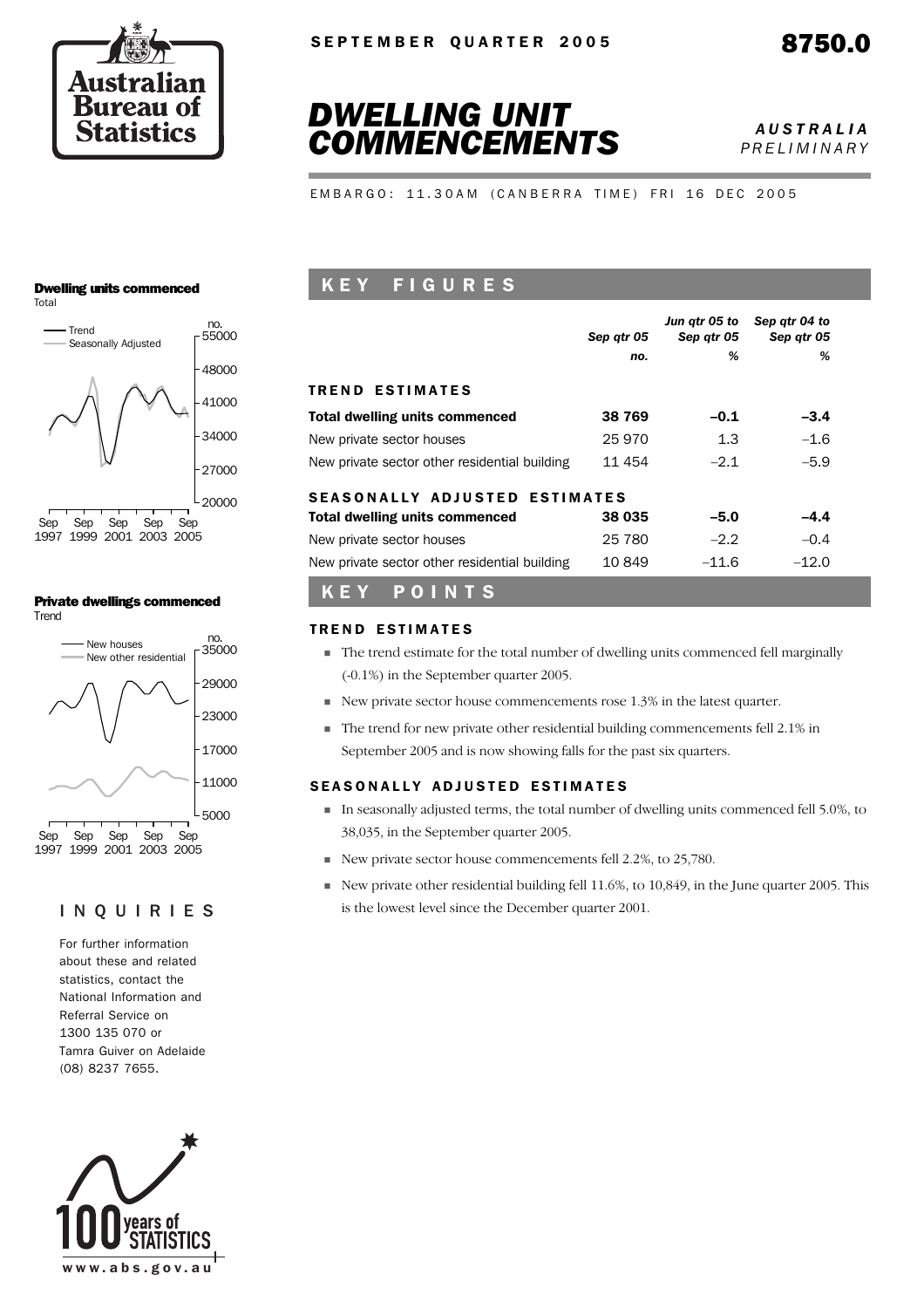# NOTES

| FORTHCOMING ISSUES      | <b>ISSUE</b> (Quarter)                                                                                                                        |                                 | <b>RELEASE DATE</b>                                                                                                                                                                                                                                                                                                                                                                  |  |  |  |  |  |
|-------------------------|-----------------------------------------------------------------------------------------------------------------------------------------------|---------------------------------|--------------------------------------------------------------------------------------------------------------------------------------------------------------------------------------------------------------------------------------------------------------------------------------------------------------------------------------------------------------------------------------|--|--|--|--|--|
|                         |                                                                                                                                               | December 2005                   | 21 March 2006                                                                                                                                                                                                                                                                                                                                                                        |  |  |  |  |  |
|                         | March 2006                                                                                                                                    |                                 | 22 June 2006                                                                                                                                                                                                                                                                                                                                                                         |  |  |  |  |  |
|                         |                                                                                                                                               |                                 |                                                                                                                                                                                                                                                                                                                                                                                      |  |  |  |  |  |
| <b>ABOUT THIS ISSUE</b> |                                                                                                                                               | 20 January 2006.                | This publication provides an early indication of trends in the number of dwelling units<br>commenced. The data are estimates based on a response rate of approximately 90% of a<br>sample of building jobs collected in the Building Activity Survey. More comprehensive<br>and updated results will be released in <i>Building Activity</i> , <i>Australia</i> (cat. no. 8752.0) on |  |  |  |  |  |
| SIGNIFICANT REVISIONS   |                                                                                                                                               |                                 | Compared to the estimates published in Building Activity, Australia, June quarter 2005                                                                                                                                                                                                                                                                                               |  |  |  |  |  |
| THIS ISSUE              | (cat. no. 8752.0), released on 14 October 2005:                                                                                               |                                 |                                                                                                                                                                                                                                                                                                                                                                                      |  |  |  |  |  |
|                         | • the number of private sector new houses commenced in Australia during the June<br>quarter 2005 has been revised upwards by $294 (+1.1\%)$ . |                                 |                                                                                                                                                                                                                                                                                                                                                                                      |  |  |  |  |  |
|                         |                                                                                                                                               |                                 | • the number of new private sector other residential dwelling units commenced in                                                                                                                                                                                                                                                                                                     |  |  |  |  |  |
|                         | Australia during the June quarter 2005 has been revised upwards by 222 (+1.9%).                                                               |                                 |                                                                                                                                                                                                                                                                                                                                                                                      |  |  |  |  |  |
|                         |                                                                                                                                               |                                 |                                                                                                                                                                                                                                                                                                                                                                                      |  |  |  |  |  |
| <b>ABBREVIATIONS</b>    | ABS                                                                                                                                           | Australian Bureau of Statistics |                                                                                                                                                                                                                                                                                                                                                                                      |  |  |  |  |  |
|                         | ACT                                                                                                                                           | Australian Capital Territory    |                                                                                                                                                                                                                                                                                                                                                                                      |  |  |  |  |  |
|                         | Aust.                                                                                                                                         | Australia                       |                                                                                                                                                                                                                                                                                                                                                                                      |  |  |  |  |  |
|                         | <b>NSW</b>                                                                                                                                    | New South Wales                 |                                                                                                                                                                                                                                                                                                                                                                                      |  |  |  |  |  |
|                         | NT                                                                                                                                            | Northern Territory              |                                                                                                                                                                                                                                                                                                                                                                                      |  |  |  |  |  |
|                         | qtr                                                                                                                                           | quarter                         |                                                                                                                                                                                                                                                                                                                                                                                      |  |  |  |  |  |
|                         | Qld                                                                                                                                           | Queensland                      |                                                                                                                                                                                                                                                                                                                                                                                      |  |  |  |  |  |
|                         | SA                                                                                                                                            | South Australia                 |                                                                                                                                                                                                                                                                                                                                                                                      |  |  |  |  |  |
|                         | Tas.                                                                                                                                          | Tasmania                        |                                                                                                                                                                                                                                                                                                                                                                                      |  |  |  |  |  |
|                         | Vic.<br>Victoria                                                                                                                              |                                 |                                                                                                                                                                                                                                                                                                                                                                                      |  |  |  |  |  |
|                         |                                                                                                                                               | WA Western Australia            |                                                                                                                                                                                                                                                                                                                                                                                      |  |  |  |  |  |
|                         |                                                                                                                                               |                                 |                                                                                                                                                                                                                                                                                                                                                                                      |  |  |  |  |  |
|                         |                                                                                                                                               |                                 |                                                                                                                                                                                                                                                                                                                                                                                      |  |  |  |  |  |

Dennis Trewin Australian Statistician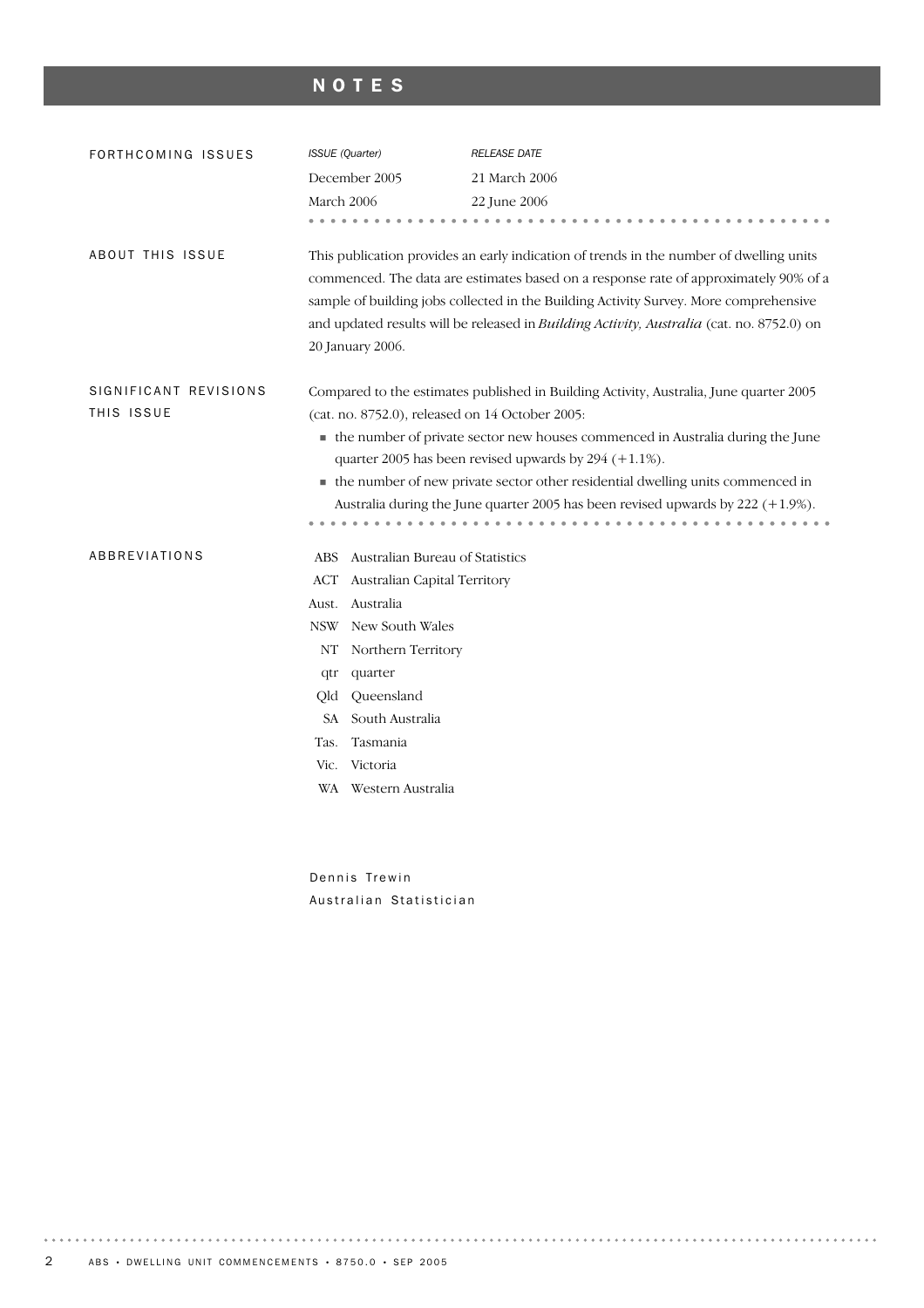#### DWELLING UNIT COMMENCEMENTS ORIGINAL

. . . . . . . . . . . . . . . . . .

#### ORIGINAL ESTIMATES

|                                               | Sep atr 05 | Jun qtr 05 to<br>Sep atr 05 | Sep atr 04 to<br>Sep atr 05 |  |
|-----------------------------------------------|------------|-----------------------------|-----------------------------|--|
|                                               | no.        | %                           | %                           |  |
| New private sector houses                     | 27 351     | 4.5                         | $-0.6$                      |  |
| New private sector other residential building | 11 017     | $-8.7$                      | $-12.7$                     |  |
| Private sector conversion, etc.               | 682        | 38.3                        | $-26.6$                     |  |
| Public sector dwellings                       | 1 0 9 7    | 20.2                        | $-0.4$                      |  |
| <b>Total dwelling units</b>                   | 40 148     | 1.3                         | $-4.8$                      |  |
|                                               |            |                             |                             |  |

- ! The total number of dwelling units commenced rose 1.3% in the September quarter 2005, to 40,148.
- $\blacksquare$  New private sector house commencements rose 4.5%, to 27,351. Commencements rose significantly in Queensland (+17.1%), Western Australia (+21.6%) and the Northern Territory (+45.7%), but fell in all other states and territories.
- ! New private sector other residential building fell 8.7%, to 11,017. Only Victoria and the Northern Territory recorded rises.
- ! The total number of public sector dwellings commenced rose 20.2%, to 1,097.

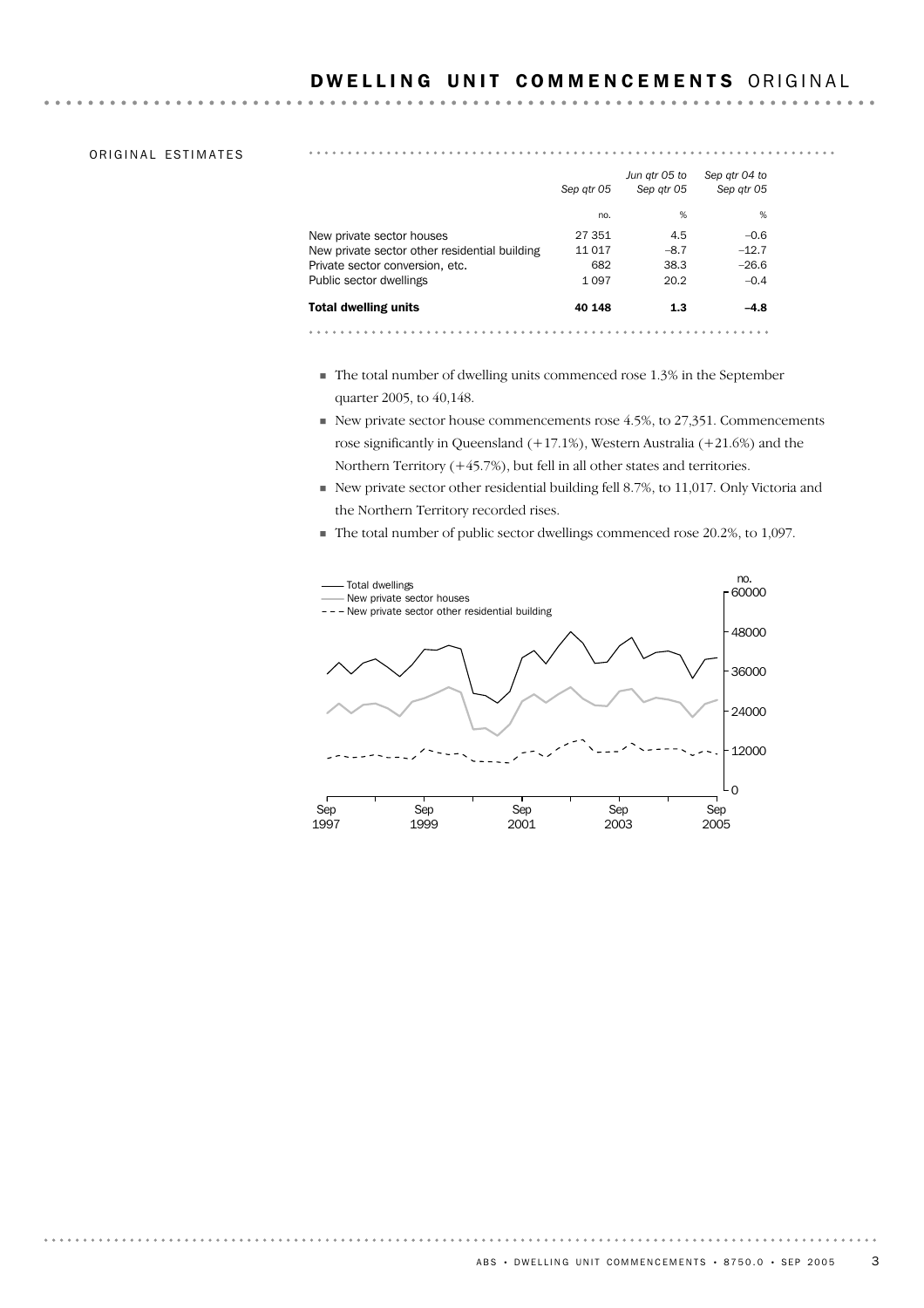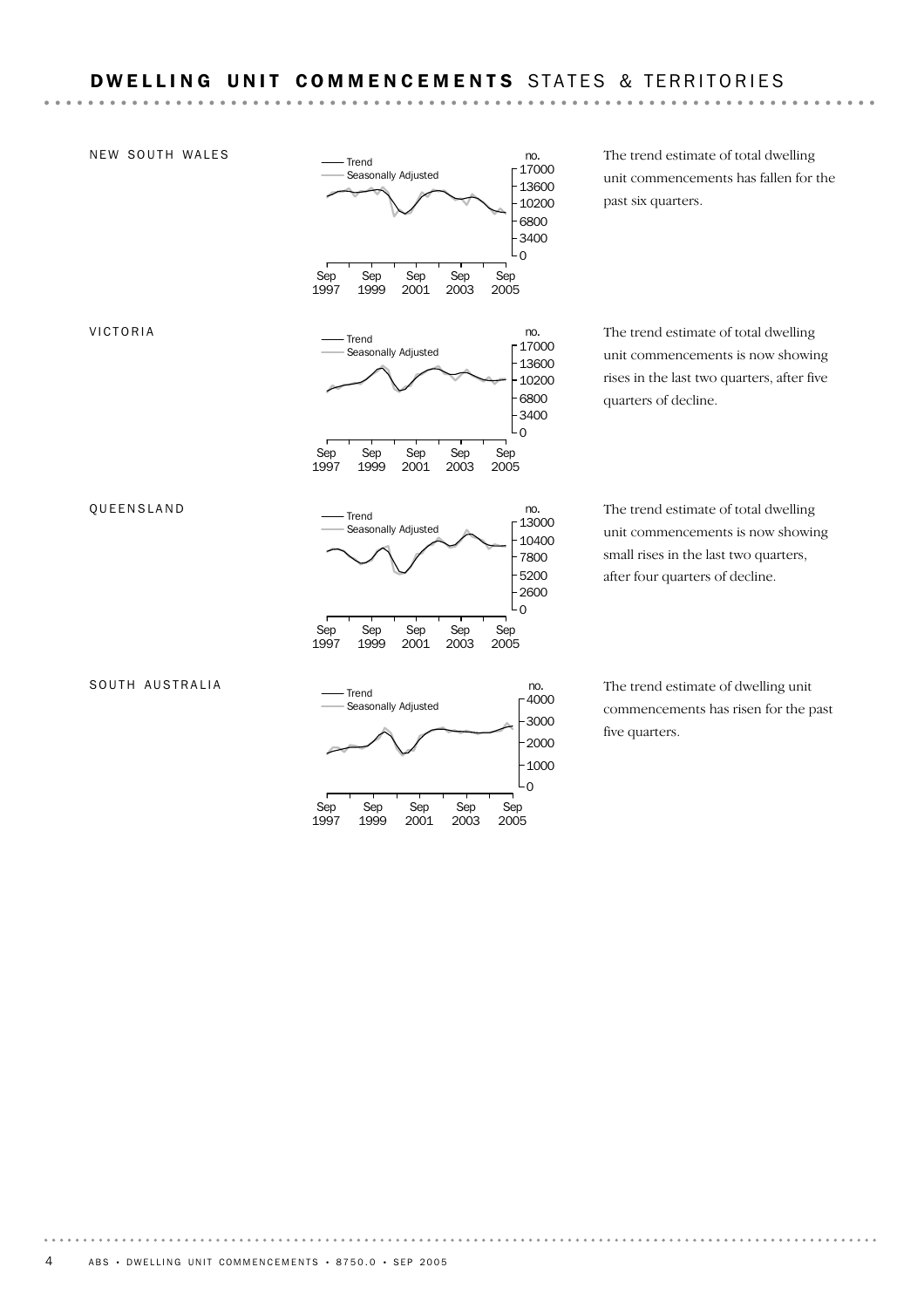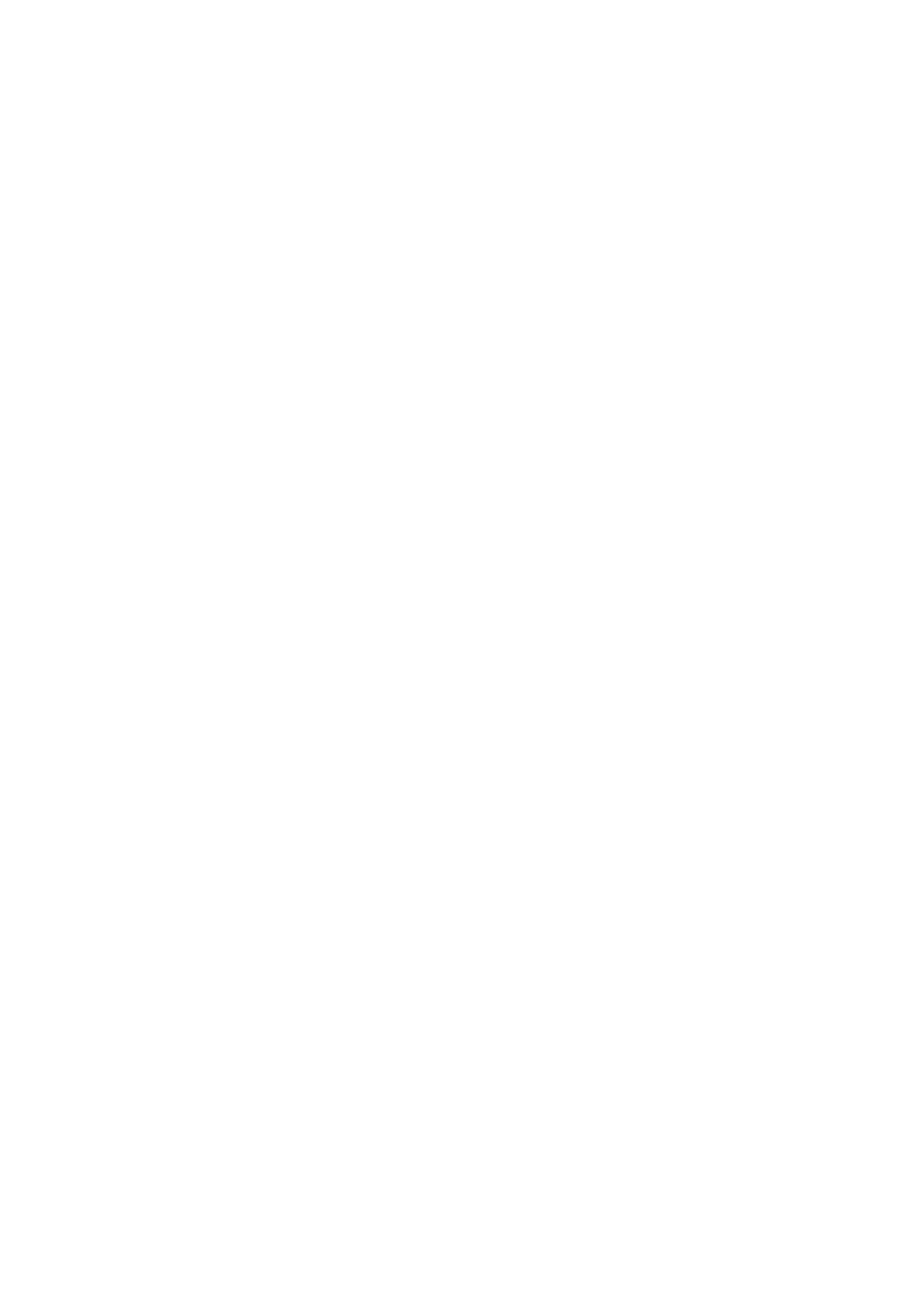# LIST OF TABLES

TABLES

#### *page*

| 1  |                                                                                                 |
|----|-------------------------------------------------------------------------------------------------|
| 2  |                                                                                                 |
| 3  | Dwelling unit commencements, states and territories $\dots \dots \dots \dots \dots \dots \dots$ |
| 4  | Dwelling unit commencements, states and territories, change from                                |
|    |                                                                                                 |
| 5. | Dwelling unit commencements, states and territories, original $\dots \dots \dots \dots$         |
| 6  | Dwelling unit commencements, states and territories, private sector,                            |
|    |                                                                                                 |
| 7  | Dwelling unit commencements, states and territories, public sector,                             |
|    |                                                                                                 |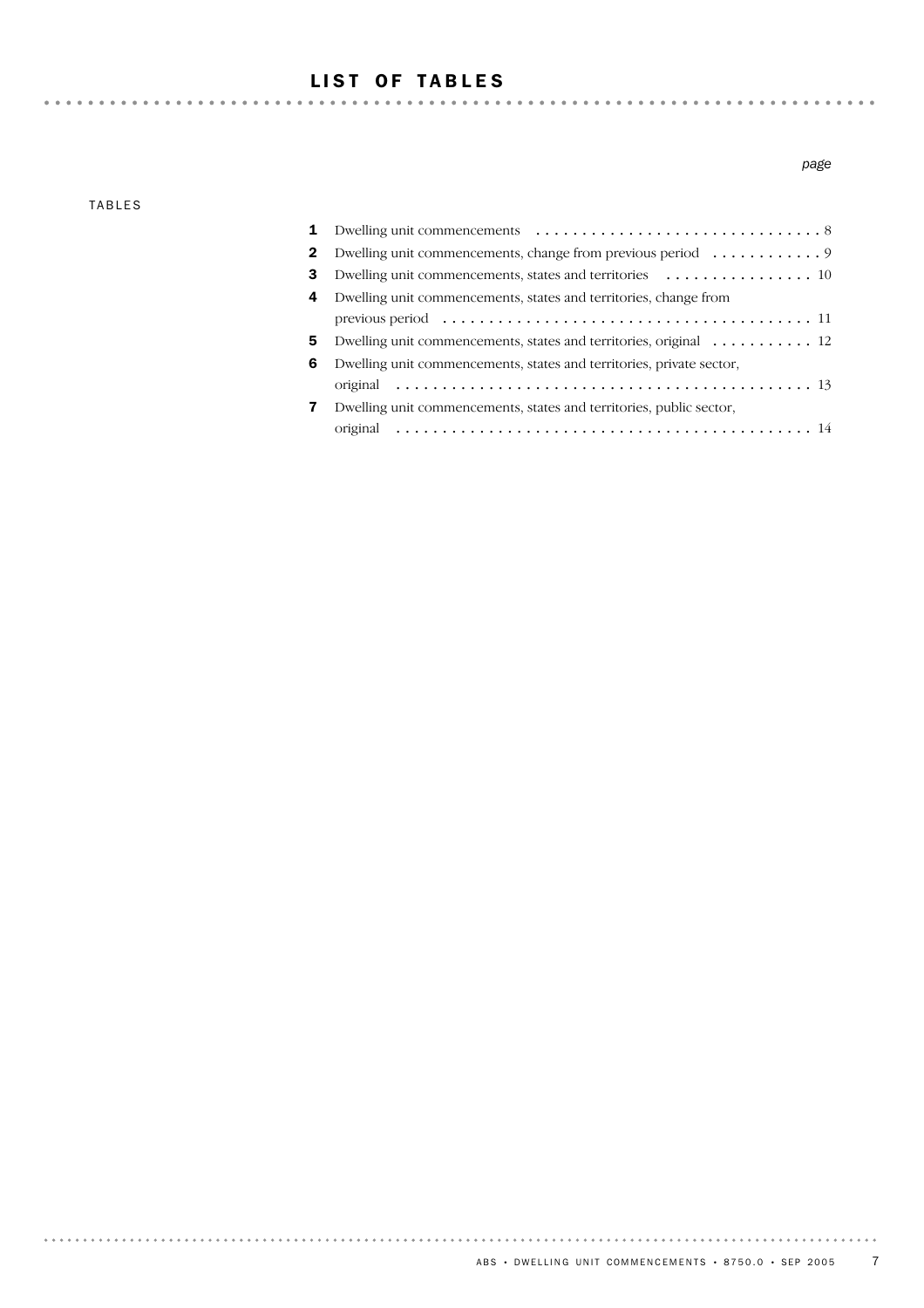|                                       | PRIVATE SECTOR                |                                      |                               |                               | <b>TOTAL SECTORS</b>                 |                               |  |  |
|---------------------------------------|-------------------------------|--------------------------------------|-------------------------------|-------------------------------|--------------------------------------|-------------------------------|--|--|
|                                       | New<br>houses                 | New other<br>residential<br>building | Total<br>dwelling<br>units(a) | New<br>houses                 | New other<br>residential<br>building | Total<br>dwelling<br>units(a) |  |  |
|                                       | no.                           | no.                                  | no.                           | no.                           | no.                                  | no.                           |  |  |
|                                       |                               |                                      | ORIGINAL                      |                               |                                      |                               |  |  |
| 2002-03<br>2003-04<br>2004-05<br>2004 | 110 385<br>115 603<br>102 521 | 53 000<br>50 513<br>47839            | 166 262<br>168 364<br>152 533 | 112 228<br>117 168<br>104 468 | 54 827<br>52 365<br>49 997           | 169 945<br>171 791<br>156 657 |  |  |
| Jun Otr<br>Sep Qtr<br>Dec Otr         | 28 058<br>27 509<br>26 614    | 12 439<br>12 620<br>12 640           | 40 975<br>41 058<br>39 655    | 28 356<br>28 087<br>27 177    | 12 940<br>13 136<br>13 342           | 41 775<br>42 159<br>40 923    |  |  |
| 2005<br>Mar Otr<br>Jun Otr<br>Sep Qtr | 22 2 2 6<br>26 172<br>27 351  | 10 515<br>12 065<br>11 017           | 33 090<br>38 730<br>39 050    | 22 596<br>26 609<br>27888     | 10 984<br>12 536<br>11 516           | 33 932<br>39 643<br>40 148    |  |  |
|                                       |                               |                                      | SEASONALLY ADJUSTED           |                               |                                      |                               |  |  |
| 2004                                  |                               |                                      |                               |                               |                                      |                               |  |  |
| Jun Otr<br>Sep Otr<br>Dec Qtr         | 28 2 85<br>25871<br>25 634    | 12 7 22<br>12 3 23<br>11 355         | 41 471<br>38 907<br>37 475    | 28 605<br>26 381<br>26 124    | 13 213<br>12 685<br>12 2 28          | 42 283<br>39 786<br>38 842    |  |  |
| 2005<br>Mar Otr<br>Jun Otr<br>Sep Qtr | 24 529<br>26 348<br>25 780    | 11890<br>12 280<br>10849             | 36842<br>39 101<br>37 150     | 24 981<br>26 837<br>26 25 2   | 12 5 18<br>12 739<br>11 201          | 37924<br>40 055<br>38 035     |  |  |
|                                       |                               |                                      | TREND                         |                               |                                      |                               |  |  |
| 2004                                  |                               |                                      |                               |                               |                                      |                               |  |  |
| Jun Otr<br>Sep Qtr<br>Dec Otr         | 28 0 75<br>26 397<br>25 342   | 12 913<br>12 178<br>11829            | 41 564<br>39 1 28<br>37 699   | 28 516<br>26858<br>25 814     | 13 3 35<br>12 734<br>12 4 94         | 42 430<br>40 149<br>38 837    |  |  |
| 2005<br>Mar Qtr<br>Jun Otr<br>Sep Qtr | 25 300<br>25 630<br>25 970    | 11812<br>11 699<br>11 454            | 37 586<br>37 790<br>37923     | 25 783<br>26 102<br>26 445    | 12 448<br>12 208<br>11 788           | 38 711<br>38 791<br>38 769    |  |  |
|                                       |                               |                                      |                               |                               |                                      |                               |  |  |

(a) Includes Conversions, etc.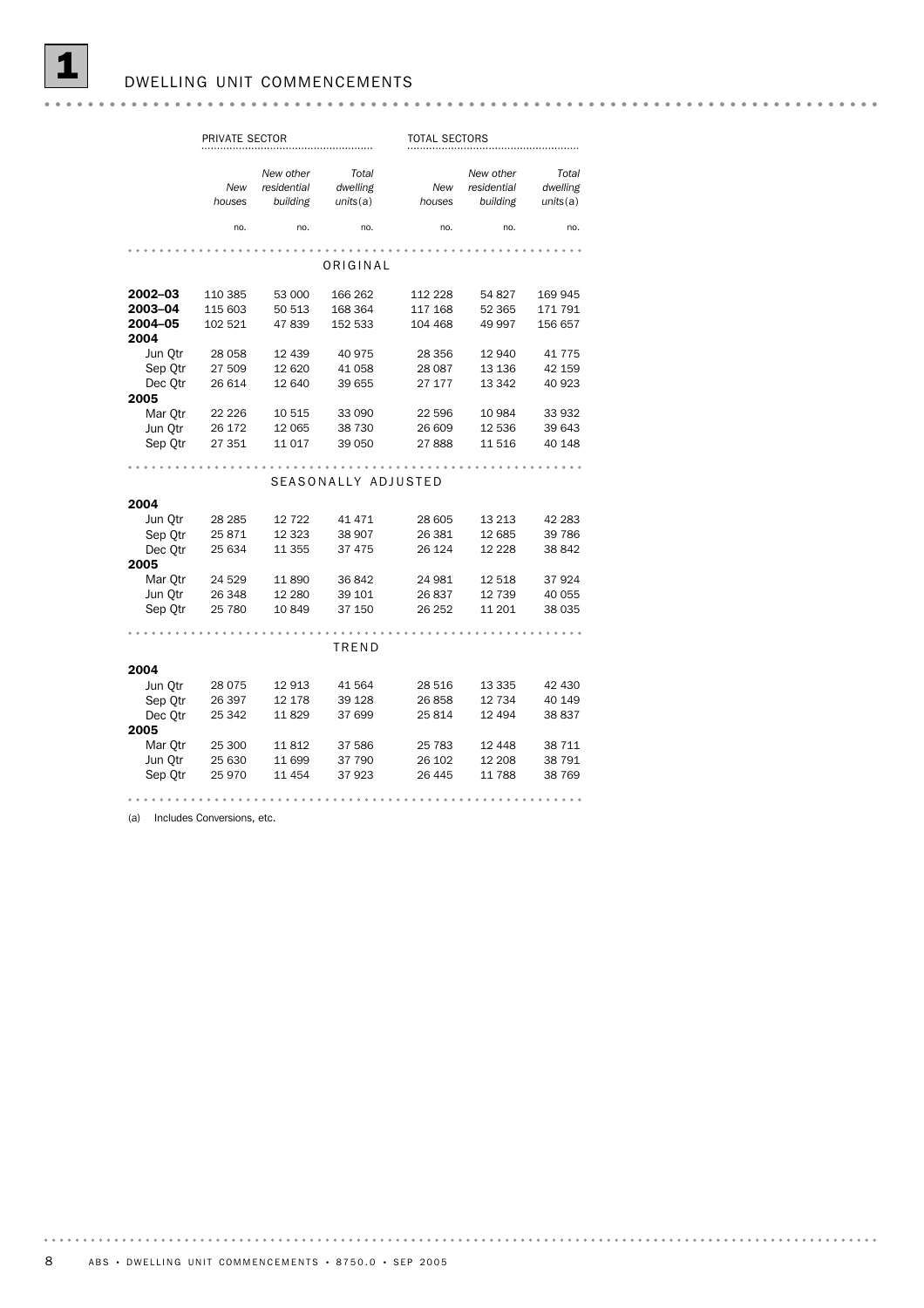|                    |               | PRIVATE SECTOR                       |                               | <b>TOTAL SECTORS</b> |                                      |                               |
|--------------------|---------------|--------------------------------------|-------------------------------|----------------------|--------------------------------------|-------------------------------|
|                    | New<br>houses | New other<br>residential<br>building | Total<br>dwelling<br>units(a) | New<br>houses        | New other<br>residential<br>building | Total<br>dwelling<br>units(a) |
|                    | %             | %                                    | %                             | %                    | %                                    | %                             |
|                    |               |                                      |                               |                      |                                      |                               |
|                    |               |                                      | ORIGINAL                      |                      |                                      |                               |
| $2002 - 03$        | $-1.4$        | 15.5                                 | 3.5                           | $-1.2$               | 14.4                                 | 3.4                           |
| 2003-04            | 4.7           | $-4.7$                               | 1.3                           | 4.4                  | $-4.5$                               | 1.1                           |
| 2004-05<br>2004    | $-11.3$       | $-5.3$                               | $-9.4$                        | $-10.8$              | $-4.5$                               | $-8.8$                        |
| Jun Qtr            | 4.8           | 3.7                                  | 4.5                           | 4.2                  | 5.4                                  | 4.6                           |
| Sep Otr            | $-2.0$        | 1.4                                  | 0.2                           | $-1.0$               | 1.5                                  | 0.9                           |
| Dec Qtr            | $-3.3$        | 0.2                                  | $-3.4$                        | $-3.2$               | 1.6                                  | $-2.9$                        |
| 2005               |               |                                      |                               |                      |                                      |                               |
| Mar Qtr            |               | $-16.5$ $-16.8$                      | $-16.6$                       |                      | $-16.9$ $-17.7$                      | $-17.1$                       |
| Jun Qtr            | 17.8          | 14.7                                 | 17.0                          | 17.8                 | 14.1                                 | 16.8                          |
| Sep Otr            | 4.5           | $-8.7$                               | 0.8                           | 4.8                  | $-8.1$                               | 1.3                           |
|                    |               |                                      | SEASONALLY ADJUSTED           |                      |                                      |                               |
|                    |               |                                      |                               |                      |                                      |                               |
| 2004               | $-4.1$        | $-6.4$                               | $-4.9$                        | $-4.8$               | $-5.3$                               | $-5.0$                        |
| Jun Qtr<br>Sep Qtr | $-8.5$        | $-3.1$                               | $-6.2$                        | $-7.8$               | $-4.0$                               | $-5.9$                        |
| Dec Qtr            | $-0.9$        | $-7.9$                               | $-3.7$                        | $-1.0$               | $-3.6$                               | $-2.4$                        |
| 2005               |               |                                      |                               |                      |                                      |                               |
| Mar Otr            | $-4.3$        | 4.7                                  | $-1.7$                        | $-4.4$               | 2.4                                  | $-2.4$                        |
| Jun Qtr            | 7.4           | 3.3                                  | 6.1                           | 7.4                  | 1.8                                  | 5.6                           |
| Sep Otr            | $-2.2$        | $-11.6$                              | $-5.0$                        | $-2.2$               | $-12.1$                              | $-5.0$                        |
|                    |               |                                      |                               |                      |                                      |                               |
|                    |               |                                      | TREND                         |                      |                                      |                               |
| 2004               |               |                                      |                               |                      |                                      |                               |
| Jun Qtr            | $-4.3$        | $-1.7$                               | $-3.5$                        | $-4.1$               | $-1.4$                               | $-3.3$                        |
| Sep Otr            | $-6.0$        | $-5.7$                               | $-5.9$                        | $-5.8$               | $-4.5$                               | $-5.4$                        |

Sep Qtr 1.3 –2.1 0.4 1.3 –3.4 –0.1 Jun Qtr 1.3 –1.0 0.5 1.2 –1.9 0.2 Mar Qtr –0.2 –0.1 –0.3 –0.1 –0.4 –0.3

Dec Qtr –4.0 –2.9 –3.7 –3.9 –1.9 –3.3

(a) Includes Conversions, etc.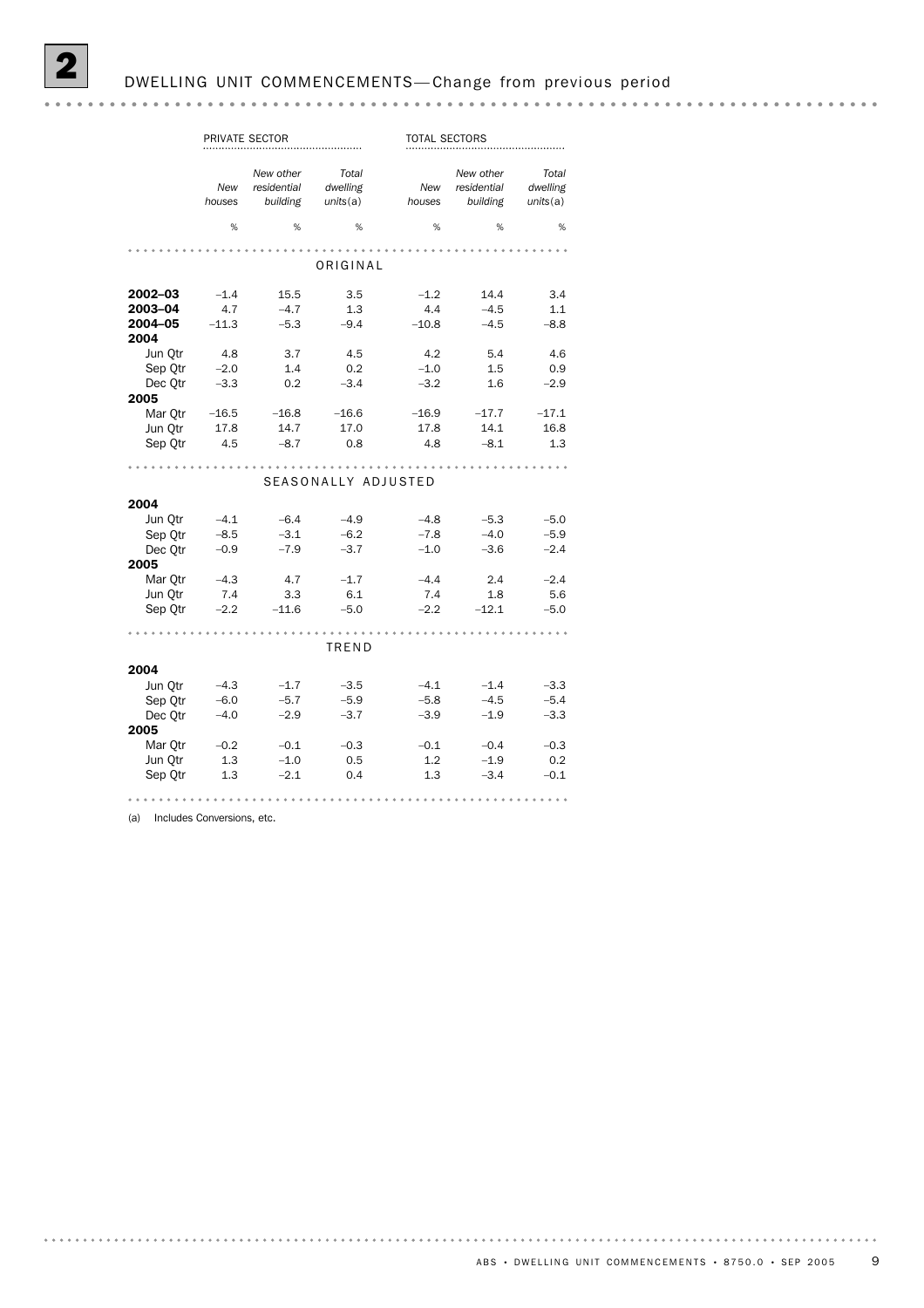|                 | <b>NSW</b> | Vic.    | Qld     | <b>SA</b>           | WA      | Tas.    | NΤ      | <b>ACT</b> | Aust.   |
|-----------------|------------|---------|---------|---------------------|---------|---------|---------|------------|---------|
| Period          | no.        | no.     | no.     | no.                 | no.     | no.     | no.     | no.        | no.     |
|                 |            |         |         |                     |         |         |         |            |         |
|                 |            |         |         | ORIGINAL            |         |         |         |            |         |
| 2002-03         | 48 065     | 45 840  | 39 281  | 10 283              | 20 281  | 2 0 6 7 | 987     | 3 1 4 0    | 169 945 |
| 2003-04         | 43 789     | 45 285  | 43 523  | 10 011              | 22 4 20 | 2820    | 1046    | 2896       | 171 791 |
| 2004-05<br>2004 | 37 410     | 40 942  | 38 380  | 10 518              | 22 787  | 2813    | 1 3 4 9 | 2 459      | 156 657 |
| Jun Qtr         | 10 645     | 10 966  | 10 409  | 2 5 2 5             | 5 3 2 6 | 729     | 244     | 931        | 41775   |
| Sep Otr         | 10 721     | 10 399  | 11 117  | 2 3 9 2             | 6 1 2 5 | 652     | 383     | 371        | 42 159  |
| Dec Otr         | 10 4 26    | 11 058  | 9 3 4 2 | 2855                | 5575    | 809     | 427     | 430        | 40 923  |
| 2005            |            |         |         |                     |         |         |         |            |         |
| Mar Otr         | 7 2 5 6    | 8610    | 8644    | 2 2 2 8             | 5 3 8 6 | 689     | 303     | 817        | 33 932  |
| Jun Otr         | 9 0 0 8    | 10875   | 9 2 7 7 | 3 0 4 3             | 5 7 0 1 | 663     | 236     | 841        | 39 643  |
| Sep Qtr         | 8 4 0 5    | 10 854  | 10 254  | 2 5 3 3             | 6745    | 641     | 366     | 350        | 40 148  |
|                 |            |         |         |                     |         |         |         |            |         |
|                 |            |         |         | SEASONALLY ADJUSTED |         |         |         |            |         |
|                 |            |         |         |                     |         |         |         |            |         |
| 2004            |            |         |         |                     |         |         |         |            |         |
| Jun Otr         | 10 964     | 10 609  | 10 583  | 2 4 8 5             | 5756    | 732     | na      | 866        | 42 283  |
| Sep Qtr         | 10 4 34    | 10 006  | 10 267  | 2 4 8 9             | 5 6 5 4 | 678     | na      | 478        | 39 786  |
| Dec Otr         | 9483       | 10879   | 9012    | 2 5 3 8             | 5378    | 780     | na      | 392        | 38 842  |
| 2005            |            |         |         |                     |         |         |         |            |         |
| Mar Otr         | 8 0 8 3    | 9441    | 9726    | 2 5 6 1             | 5 6 6 5 | 687     | na      | 814        | 37924   |
| Jun Otr         | 9 2 4 6    | 10 500  | 9445    | 2917                | 6 1 8 0 | 666     | na      | 758        | 40 055  |
| Sep Qtr         | 8 1 9 5    | 10 535  | 9 4 2 0 | 2639                | 6 1 9 6 | 667     | na      | 477        | 38 035  |
|                 |            |         |         |                     |         |         |         |            |         |
|                 |            |         |         | TREND               |         |         |         |            |         |
| 2004            |            |         |         |                     |         |         |         |            |         |
| Jun Otr         | 11 186     | 10 7 25 | 10 609  | 2 4 5 9             | 5799    | 738     | 305     | 657        | 42 430  |
| Sep Qtr         | 10 311     | 10 310  | 9946    | 2476                | 5 5 8 5 | 732     | 339     | 545        | 40 149  |
| Dec Qtr         | 9 3 4 9    | 10 167  | 9578    | 2 5 4 8             | 5 5 3 3 | 720     | 352     | 577        | 38 837  |
| 2005            |            |         |         |                     |         |         |         |            |         |
| Mar Otr         | 8839       | 10 154  | 9440    | 2650                | 5 7 2 5 | 706     | 330     | 645        | 38 711  |
| Jun Otr         | 8566       | 10 246  | 9453    | 2 7 3 1             | 6 0 0 6 | 678     | 314     | 685        | 38 791  |
| Sep Qtr         | 8 4 3 7    | 10 374  | 9519    | 2 7 6 3             | 6 2 8 5 | 646     | 319     | 635        | 38 769  |
|                 |            |         |         |                     |         |         |         |            |         |

na not available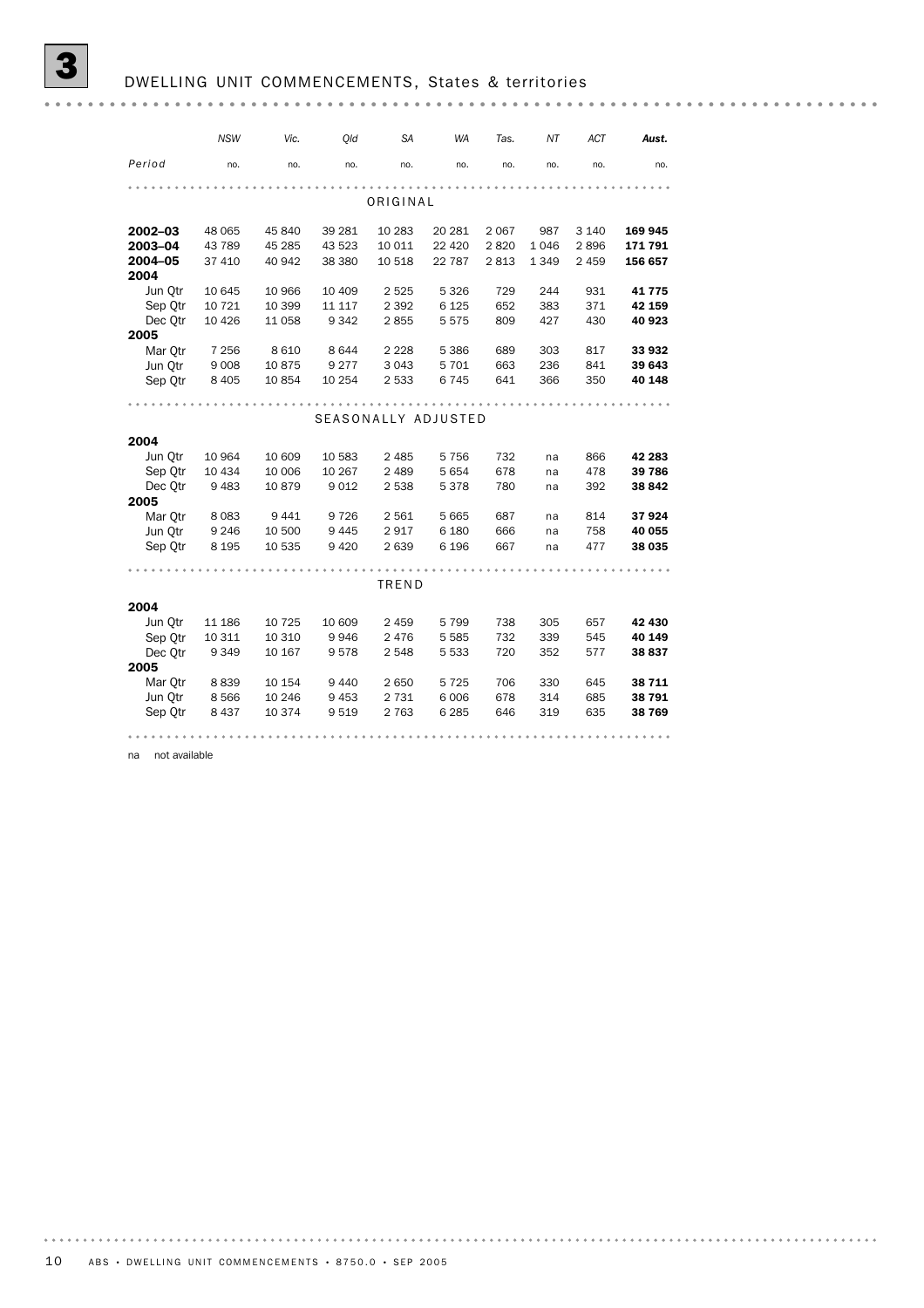# DWELLING UNIT COMMENCEMENTS, States & territories-Change from previous period

|                                                                                                                                                                                                                                                                                                                                                                                                                                                                                                                                                                                                                                                                                                                                                                                                                                      | <b>NSW</b> | Vic.    | Qld     | SА      | WA     | Tas.    | ΝT      | ACT     | Aust.   |
|--------------------------------------------------------------------------------------------------------------------------------------------------------------------------------------------------------------------------------------------------------------------------------------------------------------------------------------------------------------------------------------------------------------------------------------------------------------------------------------------------------------------------------------------------------------------------------------------------------------------------------------------------------------------------------------------------------------------------------------------------------------------------------------------------------------------------------------|------------|---------|---------|---------|--------|---------|---------|---------|---------|
| Period                                                                                                                                                                                                                                                                                                                                                                                                                                                                                                                                                                                                                                                                                                                                                                                                                               | %          | %       | %       | %       | %      | %       | %       | %       | %       |
|                                                                                                                                                                                                                                                                                                                                                                                                                                                                                                                                                                                                                                                                                                                                                                                                                                      |            |         |         |         |        |         |         |         |         |
|                                                                                                                                                                                                                                                                                                                                                                                                                                                                                                                                                                                                                                                                                                                                                                                                                                      |            |         |         |         |        |         |         |         |         |
| 2002-03                                                                                                                                                                                                                                                                                                                                                                                                                                                                                                                                                                                                                                                                                                                                                                                                                              | 2.2        | $-3.3$  | 10.4    | 3.4     | 6.0    | 7.9     | $-3.9$  | 32.3    | 3.4     |
| 2003-04                                                                                                                                                                                                                                                                                                                                                                                                                                                                                                                                                                                                                                                                                                                                                                                                                              | $-8.9$     | $-1.2$  | 10.8    | $-2.6$  | 10.5   | 36.4    | 5.9     | $-7.8$  | 1.1     |
| 2004-05<br>2004                                                                                                                                                                                                                                                                                                                                                                                                                                                                                                                                                                                                                                                                                                                                                                                                                      | $-14.6$    | $-9.6$  | $-11.8$ | 5.1     | 1.6    | $-0.3$  | 28.9    | $-15.1$ | $-8.8$  |
| Jun Otr                                                                                                                                                                                                                                                                                                                                                                                                                                                                                                                                                                                                                                                                                                                                                                                                                              | $-1.3$     | 7.7     | 7.4     | 16.3    | $-4.4$ | $-7.0$  | 7.0     | 81.6    | 4.6     |
| Sep Otr                                                                                                                                                                                                                                                                                                                                                                                                                                                                                                                                                                                                                                                                                                                                                                                                                              | 0.7        | $-5.2$  | 6.8     | $-5.3$  | 15.0   | $-10.7$ | 56.7    | $-60.2$ | 0.9     |
| Dec Otr                                                                                                                                                                                                                                                                                                                                                                                                                                                                                                                                                                                                                                                                                                                                                                                                                              | $-2.7$     | 6.3     | $-16.0$ | 19.4    | $-9.0$ | 24.2    | 11.6    | 16.0    | $-2.9$  |
| 2005                                                                                                                                                                                                                                                                                                                                                                                                                                                                                                                                                                                                                                                                                                                                                                                                                                 |            |         |         |         |        |         |         |         |         |
| Mar Otr                                                                                                                                                                                                                                                                                                                                                                                                                                                                                                                                                                                                                                                                                                                                                                                                                              | $-30.4$    | $-22.1$ | $-7.5$  | $-22.0$ | $-3.4$ | $-14.9$ | $-29.2$ | 90.0    | $-17.1$ |
| Jun Otr                                                                                                                                                                                                                                                                                                                                                                                                                                                                                                                                                                                                                                                                                                                                                                                                                              | 24.2       |         | 7.3     | 36.6    | 5.9    |         | $-22.0$ |         | 16.8    |
| Sep Otr                                                                                                                                                                                                                                                                                                                                                                                                                                                                                                                                                                                                                                                                                                                                                                                                                              | $-6.7$     | $-0.2$  | 10.5    | $-16.8$ | 18.3   | $-3.3$  | 55.1    | $-58.4$ | 1.3     |
| ORIGINAL<br>26.3<br>$-3.8$<br>2.9<br>SEASONALLY ADJUSTED<br>2004<br>2.7<br>$-5.0$<br>Jun Otr<br>$-8.9$<br>$-4.6$<br>$-2.2$<br>$-2.9$<br>$-6.5$<br>59.5<br>na<br>Sep Otr<br>$-4.8$<br>$-3.0$<br>$-1.8$<br>$-7.4$<br>$-44.8$<br>$-5.9$<br>$-5.7$<br>0.2<br>na<br>Dec Otr<br>$-12.2$<br>2.0<br>$-4.9$<br>15.0<br>$-2.4$<br>$-9.1$<br>8.7<br>$-18.0$<br>na<br>2005<br>Mar Otr<br>$-13.2$<br>$-11.9$<br>$-14.8$<br>7.9<br>0.9<br>5.3<br>107.7<br>na<br>11.2<br>$-3.1$<br>Jun Otr<br>14.4<br>$-2.9$<br>13.9<br>9.1<br>$-6.9$<br>na<br>Sep Otr<br>0.3<br>0.2<br>$-11.4$<br>$-0.3$<br>$-9.5$<br>0.3<br>$-37.1$<br>na<br>TREND<br>2004<br>Jun Qtr<br>$-2.3$<br>$-4.6$<br>$-5.2$<br>$-0.6$<br>1.5<br>10.5<br>$-13.1$<br>$\overbrace{\phantom{1232211}}$<br>Sep Otr<br>$-7.8$<br>$-3.9$<br>$-3.7$<br>$-17.0$<br>$-6.2$<br>0.7<br>$-0.8$<br>11.1 |            |         |         |         |        |         |         |         |         |
|                                                                                                                                                                                                                                                                                                                                                                                                                                                                                                                                                                                                                                                                                                                                                                                                                                      |            |         |         |         |        |         |         |         |         |
|                                                                                                                                                                                                                                                                                                                                                                                                                                                                                                                                                                                                                                                                                                                                                                                                                                      |            |         |         |         |        |         |         |         |         |
|                                                                                                                                                                                                                                                                                                                                                                                                                                                                                                                                                                                                                                                                                                                                                                                                                                      |            |         |         |         |        |         |         |         |         |
|                                                                                                                                                                                                                                                                                                                                                                                                                                                                                                                                                                                                                                                                                                                                                                                                                                      |            |         |         |         |        |         |         |         |         |
|                                                                                                                                                                                                                                                                                                                                                                                                                                                                                                                                                                                                                                                                                                                                                                                                                                      |            |         |         |         |        |         |         |         |         |
|                                                                                                                                                                                                                                                                                                                                                                                                                                                                                                                                                                                                                                                                                                                                                                                                                                      |            |         |         |         |        |         |         |         |         |
|                                                                                                                                                                                                                                                                                                                                                                                                                                                                                                                                                                                                                                                                                                                                                                                                                                      |            |         |         |         |        |         |         |         | $-2.4$  |
|                                                                                                                                                                                                                                                                                                                                                                                                                                                                                                                                                                                                                                                                                                                                                                                                                                      |            |         |         |         |        |         |         |         | 5.6     |
|                                                                                                                                                                                                                                                                                                                                                                                                                                                                                                                                                                                                                                                                                                                                                                                                                                      |            |         |         |         |        |         |         |         | $-5.0$  |
|                                                                                                                                                                                                                                                                                                                                                                                                                                                                                                                                                                                                                                                                                                                                                                                                                                      |            |         |         |         |        |         |         |         |         |
|                                                                                                                                                                                                                                                                                                                                                                                                                                                                                                                                                                                                                                                                                                                                                                                                                                      |            |         |         |         |        |         |         |         |         |
|                                                                                                                                                                                                                                                                                                                                                                                                                                                                                                                                                                                                                                                                                                                                                                                                                                      |            |         |         |         |        |         |         |         |         |
|                                                                                                                                                                                                                                                                                                                                                                                                                                                                                                                                                                                                                                                                                                                                                                                                                                      |            |         |         |         |        |         |         |         | $-3.3$  |
|                                                                                                                                                                                                                                                                                                                                                                                                                                                                                                                                                                                                                                                                                                                                                                                                                                      |            |         |         |         |        |         |         |         | $-5.4$  |
| Dec Otr<br>2005                                                                                                                                                                                                                                                                                                                                                                                                                                                                                                                                                                                                                                                                                                                                                                                                                      | $-9.3$     | $-1.4$  | $-3.7$  | 2.9     | $-0.9$ | $-1.6$  | 3.8     | 5.9     | $-3.3$  |
| Mar Otr                                                                                                                                                                                                                                                                                                                                                                                                                                                                                                                                                                                                                                                                                                                                                                                                                              | $-5.5$     | $-0.1$  | $-1.4$  | 4.0     | 3.5    | $-1.9$  | $-6.3$  | 11.8    | $-0.3$  |
| Jun Otr                                                                                                                                                                                                                                                                                                                                                                                                                                                                                                                                                                                                                                                                                                                                                                                                                              | $-3.1$     | 0.9     | 0.1     | 3.1     | 4.9    | $-4.0$  | $-4.8$  | 6.2     | 0.2     |
| Sep Otr                                                                                                                                                                                                                                                                                                                                                                                                                                                                                                                                                                                                                                                                                                                                                                                                                              | $-1.5$     | 1.2     | 0.7     | 1.2     | 4.6    | $-4.7$  | 1.6     | $-7.3$  | $-0.1$  |
|                                                                                                                                                                                                                                                                                                                                                                                                                                                                                                                                                                                                                                                                                                                                                                                                                                      |            |         |         |         |        |         |         |         |         |

— nil or rounded to zero (including null cells)

na not available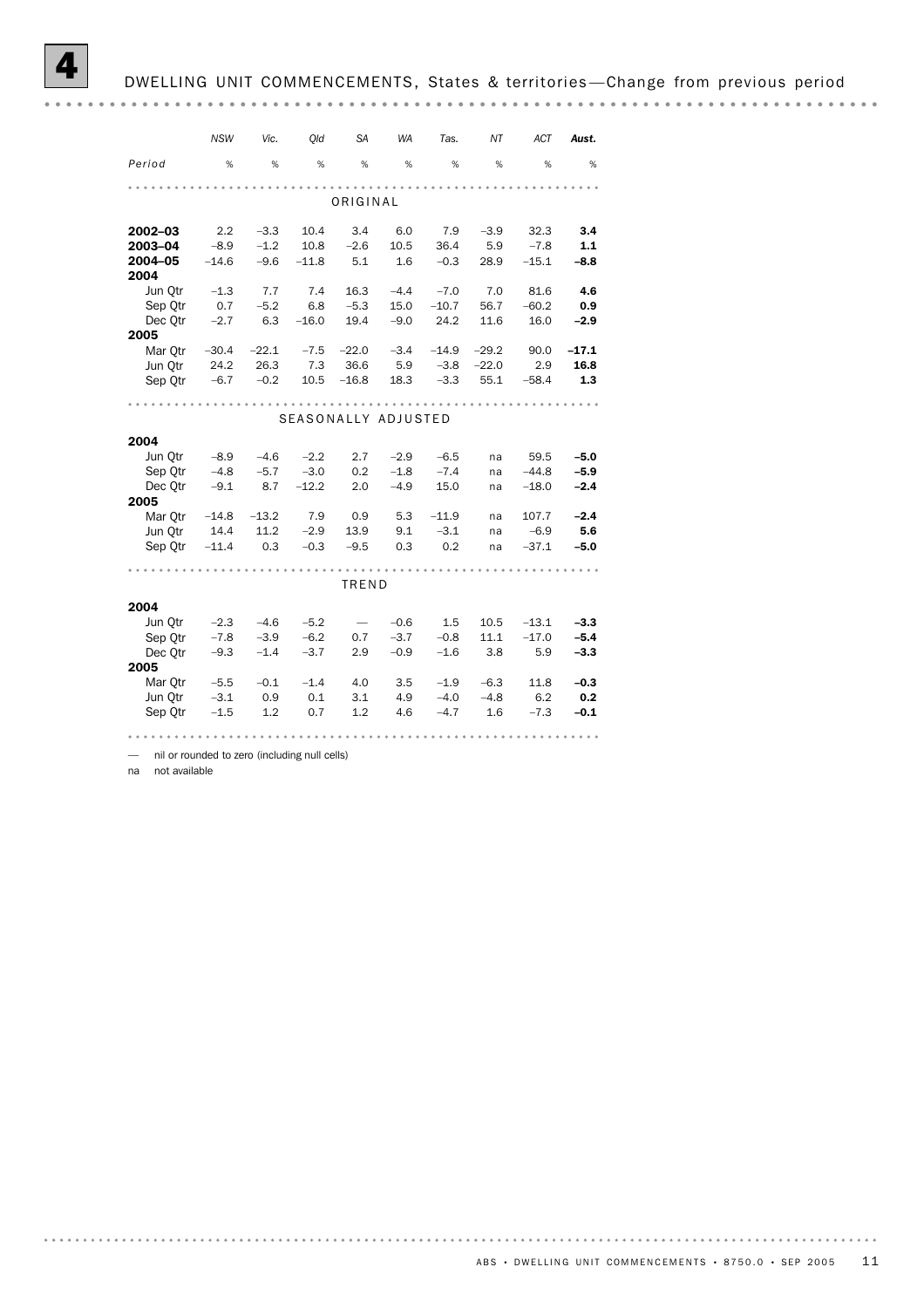|                    | NSW                | Vic.            | Qld                | SА                 | WA                             | Tas.       | ΝT         | ACT        | Aust.              |
|--------------------|--------------------|-----------------|--------------------|--------------------|--------------------------------|------------|------------|------------|--------------------|
| Period             | no.                | no.             | no.                | no.                | no.                            | no.        | no.        | no.        | no.                |
|                    |                    |                 |                    |                    |                                |            |            |            |                    |
|                    |                    |                 |                    | NEW HOUSES         |                                |            |            |            |                    |
| 2002-03            | 24 218             | 32 607          | 26 157             | 8 2 6 3            | 16 814                         | 1866       | 526        | 1778       | 112 228            |
| 2003-04            | 22 129             | 34 615          | 29 447             | 8014               | 18 501                         | 2487       | 515        | 1458       | 117 168            |
| 2004-05            | 19 063             | 30 308          | 24 691             | 8 2 6 5            | 18 127                         | 2426       | 633        | 956        | 104 468            |
| 2004               |                    |                 |                    |                    |                                |            |            |            |                    |
| Jun Qtr            | 5 1 9 0            | 8814            | 6968               | 1966               | 4 3 6 5                        | 657        | 124        | 272        | 28 356             |
| Sep Qtr            | 5 4 8 4            | 7826            | 7 1 4 5            | 1933               | 4 7 5 2                        | 538        | 169        | 238        | 28 087             |
| Dec Qtr<br>2005    | 5 3 6 5            | 7974            | 6 0 67             | 2 1 5 7            | 4 545                          | 673        | 179        | 216        | 27 177             |
| Mar Qtr            | 3810               | 6 2 6 0         | 5 4 6 1            | 1793               | 4 3 2 4                        | 644        | 132        | 172        | 22 596             |
| Jun Qtr            | 4 4 0 4            | 8 2 4 8         | 6017               | 2 3 8 2            | 4 506                          | 570        | 153        | 329        | 26 609             |
| Sep Qtr            | 4 1 5 5            | 8 0 2 1         | 7 0 2 7            | 2070               | 5 609                          | 558        | 168        | 281        | 27888              |
|                    |                    |                 |                    |                    |                                |            |            |            |                    |
|                    |                    |                 |                    |                    | NEW OTHER RESIDENTIAL BUILDING |            |            |            |                    |
| 2002-03            | 22 442             | 12 3 24         | 12 754             | 1976               | 3 3 2 8                        | 190        | 452        | 1 3 6 1    | 54 827             |
| 2003-04            | 20 584             | 9973            | 13 971             | 1823               | 3826                           | 259        | 497        | 1432       | 52 365             |
| 2004-05            | 17 559             | 9572            | 13 632             | 2 1 7 2            | 4546                           | 311        | 704        | 1500       | 49 997             |
| 2004<br>Jun Qtr    | 5 1 7 5            | 2 0 3 4         | 3 4 3 0            | 544                | 924                            | 64         | 110        | 659        | 12940              |
| Sep Qtr            | 4 9 6 7            | 1991            | 3953               | 434                | 1 3 3 4                        | 113        | 211        | 132        | 13 136             |
| Dec Qtr            | 4858               | 2999            | 3 2 6 3            | 674                | 1 0 2 1                        | 72         | 242        | 212        | 13 342             |
| 2005               |                    |                 |                    |                    |                                |            |            |            |                    |
| Mar Qtr            | 3 3 8 9            | 2 1 2 8         | 3 1 6 7            | 417                | 1 0 3 3                        | 35         | 170        | 645        | 10 984             |
| Jun Qtr            | 4 3 4 4            | 2 4 5 4         | 3 2 4 8            | 647                | 1 158                          | 92         | 81         | 511        | 12 536             |
| Sep Qtr            | 4 0 3 4            | 2 4 6 4         | 3 1 8 1            | 387                | 1 107                          | 78         | 197        | 67         | 11 516             |
|                    |                    |                 |                    |                    |                                |            |            |            |                    |
|                    |                    |                 |                    |                    | CONVERSIONS, ETC.              |            |            |            |                    |
| 2002-03            | 1 4 0 5            | 909             | 371                | 44                 | 139                            | 11         | 10         | 1          | 2890               |
| 2003-04<br>2004-05 | 1076<br>788        | 697<br>1 0 6 3  | 105<br>57          | 173<br>80          | 93<br>113                      | 74<br>76   | 34<br>12   | 6<br>3     | 2 2 5 8<br>2 1 9 2 |
| 2004               |                    |                 |                    |                    |                                |            |            |            |                    |
| Jun Qtr            | 280                | 119             | 10                 | 15                 | 37                             | 9          | 10         |            | 479                |
| Sep Qtr            | 269                | 582             | 18                 | 25                 | 38                             | 1          | 3          |            | 937                |
| Dec Qtr            | 203                | 85              | 12                 | 24                 | 9                              | 64         | 6          | 2          | 405                |
| 2005               |                    |                 |                    |                    |                                |            |            |            |                    |
| Mar Qtr            | 57                 | 223             | 15                 | 18                 | 29                             | 10         | 1          |            | 352                |
| Jun Qtr            | 260                | 173             | 12<br>46           | 13<br>76           | 37<br>28                       | 1<br>5     | 2<br>1     | 1<br>2     | 499                |
| Sep Qtr            | 216                | 369             |                    |                    |                                |            |            |            | 743                |
|                    |                    |                 |                    | <b>TOTAL</b>       |                                |            |            |            |                    |
| $2002 - 03$        | 48 065             | 45 840          | 39 281             | 10 283             | 20 281                         | 2 0 6 7    | 987        | 3 1 4 0    | 169 945            |
| 2003-04            | 43 789             | 45 285          | 43 523             | 10 011             | 22 4 20                        | 2820       | 1 0 4 6    | 2896       | 171 791            |
| 2004-05            | 37 410             | 40 942          | 38 380             | 10 518             | 22 787                         | 2813       | 1 3 4 9    | 2459       | 156 657            |
| 2004               |                    |                 |                    |                    |                                |            |            |            |                    |
| Jun Qtr            | 10 645             | 10 966          | 10 409             | 2 5 2 5            | 5 3 2 6                        | 729        | 244        | 931        | 41 775             |
| Sep Qtr            | 10 721             | 10 399          | 11 117             | 2 3 9 2            | 6 1 2 5                        | 652        | 383        | 371        | 42 159             |
| Dec Otr            | 10 4 26            | 11 058          | 9 3 4 2            | 2855               | 5575                           | 809        | 427        | 430        | 40 923             |
| 2005               |                    |                 |                    |                    |                                |            |            |            |                    |
| Mar Qtr            | 7 256              | 8610            | 8 6 4 4<br>9 2 7 7 | 2 2 2 8            | 5 3 8 6                        | 689        | 303        | 817        | 33 932             |
| Jun Qtr<br>Sep Qtr | 9 0 0 8<br>8 4 0 5 | 10875<br>10 854 | 10 254             | 3 0 4 3<br>2 5 3 3 | 5 7 0 1<br>6745                | 663<br>641 | 236<br>366 | 841<br>350 | 39 643<br>40 148   |
|                    |                    |                 |                    |                    |                                |            |            |            |                    |
|                    |                    |                 |                    |                    |                                |            |            |            |                    |

— nil or rounded to zero (including null cells)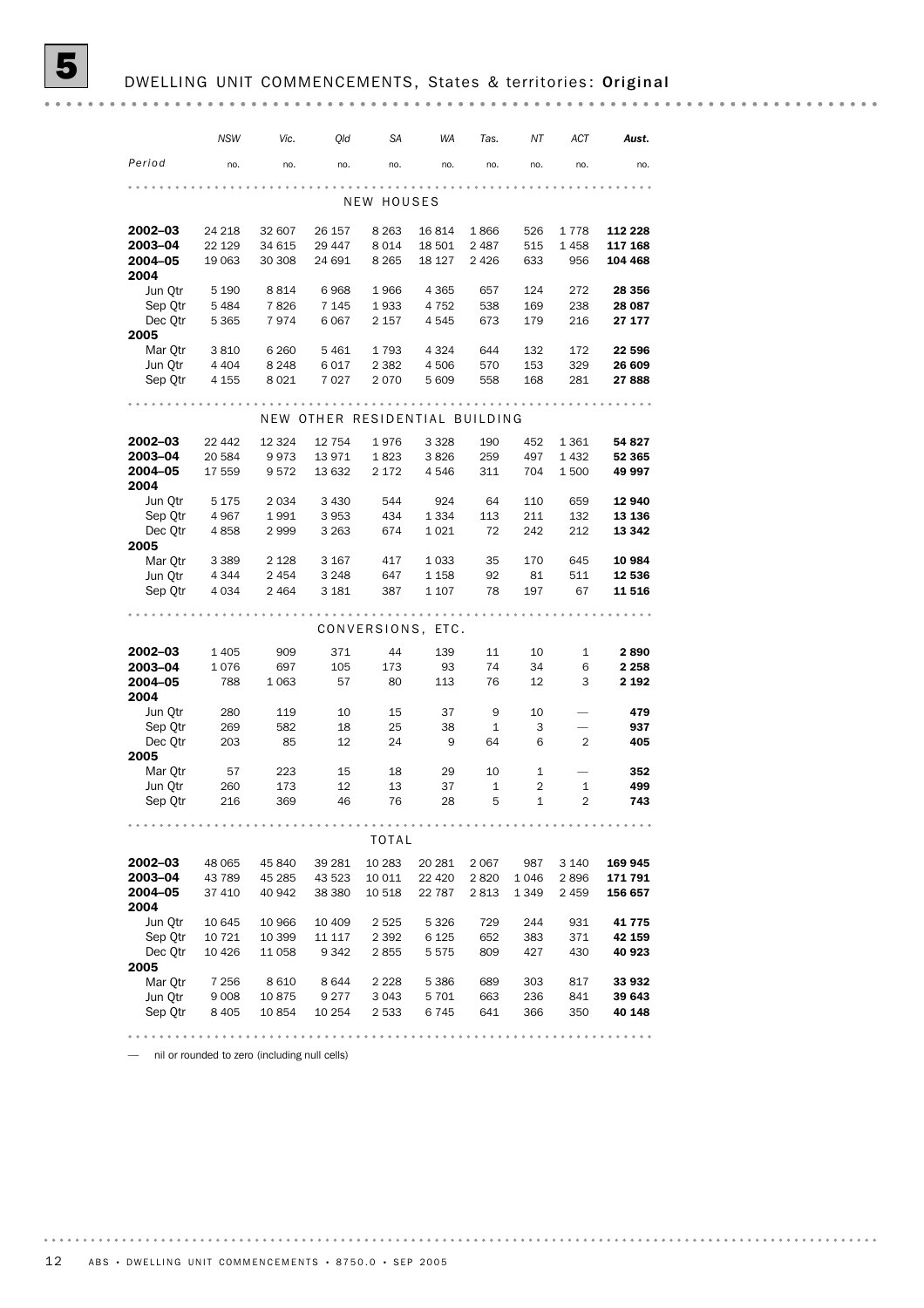|                    | NSW             | Vic.               | Qld                            | SА         | WA                | Tas.     | ΝT        | ACT            | Aust.            |
|--------------------|-----------------|--------------------|--------------------------------|------------|-------------------|----------|-----------|----------------|------------------|
| Period             | no.             | no.                | no.                            | no.        | no.               | no.      | no.       | no.            | no.              |
|                    |                 |                    |                                |            |                   |          |           |                |                  |
|                    |                 |                    |                                | NEW HOUSES |                   |          |           |                |                  |
| 2002-03            | 24 089          | 32 363             | 25 852                         | 7922       | 16 241            | 1838     | 397       | 1684           | 110 385          |
| 2003-04            | 21 9 26         | 34 462             | 29 184                         | 7719       | 18 0 26           | 2 4 8 1  | 359       | 1445           | 115 603          |
| 2004-05            | 18 796          | 29 973             | 24 482                         | 7838       | 17 707            | 2 3 2 4  | 465       | 938            | 102 521          |
| 2004<br>Jun Otr    | 5 1 5 7         | 8 7 6 7            | 6905                           | 1905       | 4 3 0 4           | 656      | 93        | 272            | 28 058           |
| Sep Qtr            | 5425            | 7 6 63             | 7 0 9 2                        | 1844       | 4 5 9 4           | 524      | 127       | 238            | 27 509           |
| Dec Qtr            | 5 2 4 9         | 7895               | 6012                           | 2 012      | 4 4 5 1           | 646      | 142       | 207            | 26 614           |
| 2005               |                 |                    |                                |            |                   |          |           |                |                  |
| Mar Qtr            | 3768            | 6 212              | 5428                           | 1706       | 4 2 5 8           | 593      | 91        | 169            | 22 226           |
| Jun Qtr            | 4 3 5 4         | 8 2 0 3            | 5949                           | 2 2 7 5    | 4 4 0 4           | 560      | 105       | 323            | 26 172           |
| Sep Qtr            | 4 0 8 0         | 7966               | 6969                           | 2 0 0 8    | 5 3 5 5           | 540      | 153       | 280            | 27 351           |
|                    |                 |                    |                                |            |                   |          |           |                |                  |
|                    |                 |                    | NEW OTHER RESIDENTIAL BUILDING |            |                   |          |           |                |                  |
| 2002-03            | 22 083          | 11 793             | 12 4 28                        | 1900       | 2910              | 190      | 419       | 1 2 7 7        | 53 000           |
| 2003-04            | 20 156          | 9694               | 13 577                         | 1742       | 3 2 7 7           | 259      | 429       | 1378           | 50 513           |
| 2004-05<br>2004    | 17 146          | 9 2 3 3            | 13 124                         | 2 0 0 7    | 3932              | 219      | 678       | 1500           | 47839            |
| Jun Qtr            | 5 0 9 6         | 1980               | 3 3 1 9                        | 516        | 763               | 64       | 66        | 635            | 12 439           |
| Sep Qtr            | 4863            | 1968               | 3866                           | 407        | 1 1 3 3           | 51       | 199       | 132            | 12 6 20          |
| Dec Qtr            | 4 7 8 2         | 2879               | 2982                           | 607        | 885               | 56       | 236       | 212            | 12 640           |
| 2005               |                 |                    |                                |            |                   |          |           |                |                  |
| Mar Qtr            | 3 2 7 1         | 1968               | 3 1 3 8                        | 396<br>597 | 900               | 27       | 170<br>73 | 645<br>511     | 10 515           |
| Jun Qtr<br>Sep Qtr | 4 2 2 9<br>3930 | 2 4 1 8<br>2 4 3 3 | 3 137<br>3 0 6 6               | 347        | 1014<br>912       | 86<br>65 | 197       | 67             | 12 065<br>11 017 |
|                    |                 |                    |                                |            |                   |          |           |                |                  |
|                    |                 |                    |                                |            | CONVERSIONS, ETC. |          |           |                |                  |
| 2002-03            | 1 4 0 5         | 897                | 370                            | 44         | 139               | 11       | 10        | $\mathbf{1}$   | 2877             |
| 2003-04            | 1076            | 694                | 105                            | 173        | 87                | 74       | 34        | 6              | 2 2 4 9          |
| 2004-05            | 782             | 1 0 5 7            | 51                             | 80         | 112               | 76       | 12        | 3              | 2 173            |
| 2004               |                 |                    |                                |            |                   |          |           |                |                  |
| Jun Qtr            | 280             | 118                | 10                             | 15         | 37                | 9        | 10        |                | 478              |
| Sep Qtr            | 269             | 582                | 12                             | 25         | 37                | 1        | 3         |                | 930              |
| Dec Qtr<br>2005    | 199             | 85                 | 12                             | 24         | 9                 | 64       | 6         | 2              | 401              |
| Mar Qtr            | 57              | 221                | 15                             | 18         | 29                | 10       | 1         |                | 350              |
| Jun Qtr            | 258             | 169                | 12                             | 13         | 37                | 1        | 2         | $\mathbf{1}$   | 493              |
| Sep Qtr            | 216             | 335                | 46                             | 67         | 11                | 5        |           | $\overline{2}$ | 682              |
|                    |                 |                    |                                |            |                   |          |           |                |                  |
|                    |                 |                    |                                | TOTAL      |                   |          |           |                |                  |
| 2002-03            | 47 577          | 45 053             | 38 650                         | 9866       | 19 290            | 2 0 3 9  | 825       | 2962           | 166 262          |
| 2003-04            | 43 157          | 44 850             | 42 866                         | 9634       | 21 391            | 2814     | 822       | 2829           | 168 364          |
| 2004-05            | 36 724          | 40 262             | 37 657                         | 9925       | 21 751            | 2619     | 1 1 5 5   | 2 4 4 1        | 152 533          |
| 2004<br>Jun Qtr    | 10 533          | 10 864             | 10 235                         | 2 4 3 6    | 5 1 0 4           | 728      | 169       | 907            | 40 975           |
| Sep Qtr            | 10 557          | 10 213             | 10 971                         | 2 2 7 6    | 5765              | 576      | 329       | 371            | 41 058           |
| Dec Otr            | 10 230          | 10859              | 9 0 0 6                        | 2643       | 5 3 4 5           | 766      | 384       | 421            | 39 655           |
| 2005               |                 |                    |                                |            |                   |          |           |                |                  |
| Mar Qtr            | 7096            | 8 4 0 0            | 8582                           | 2 1 2 0    | 5 1 8 7           | 630      | 262       | 814            | 33 090           |
| Jun Qtr            | 8841            | 10 790             | 9098                           | 2885       | 5454              | 647      | 180       | 835            | 38 730           |
| Sep Qtr            | 8 2 2 6         | 10 734             | 10 081                         | 2422       | 6 2 7 9           | 610      | 350       | 349            | 39 050           |
|                    |                 |                    |                                |            |                   |          |           |                |                  |

— nil or rounded to zero (including null cells)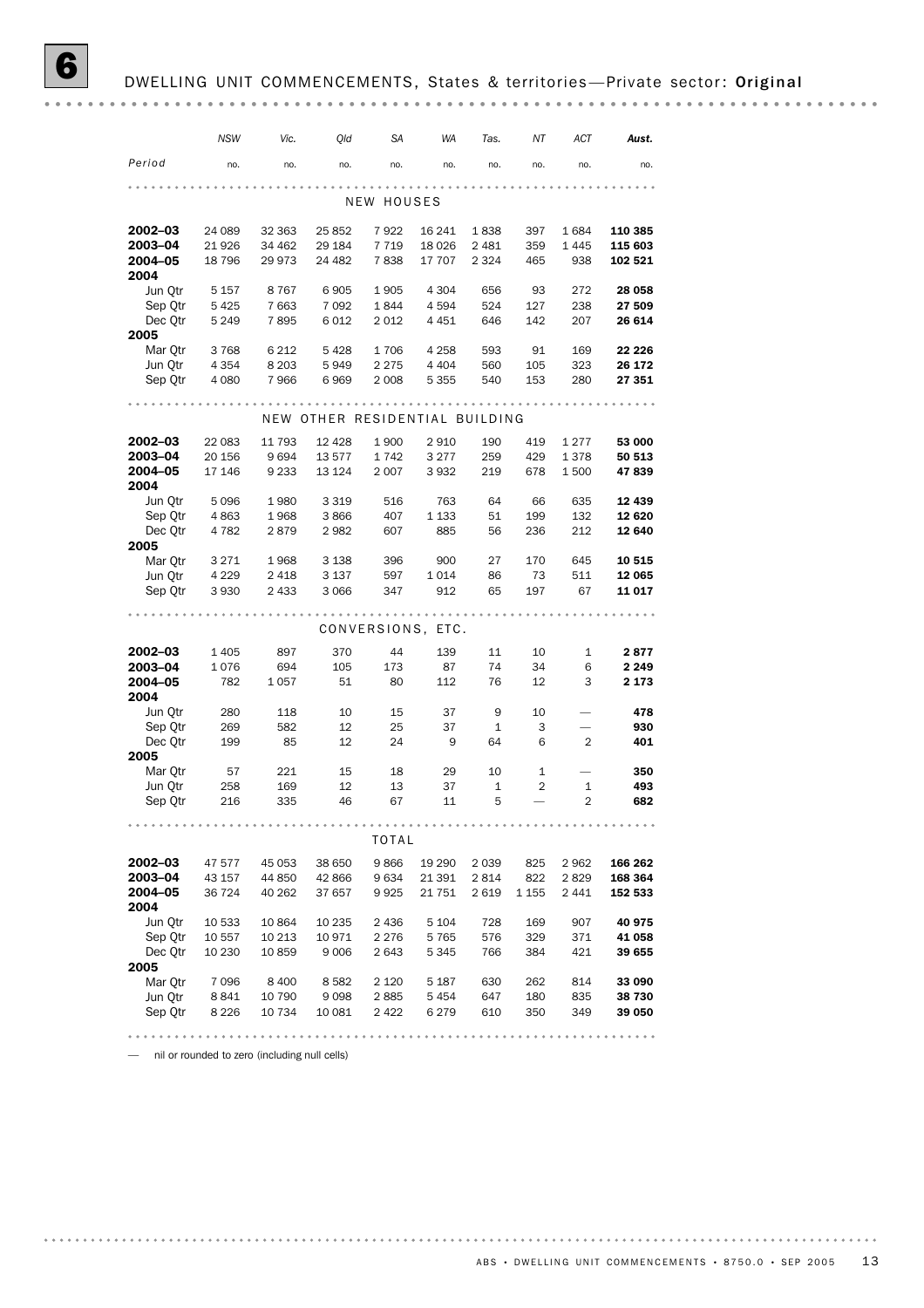# DWELLING UNIT COMMENCEMENTS, States & territories-Public sector: Original

|                    | NSW            | Vic.       | Qld        | SА           | WA                | Tas.                     | ΝT              | ACT                      | Aust.            |
|--------------------|----------------|------------|------------|--------------|-------------------|--------------------------|-----------------|--------------------------|------------------|
| Period             | no.            | no.        | no.        | no.          | no.               | no.                      | no.             | no.                      | no.              |
|                    |                |            |            | NEW HOUSES   |                   |                          |                 |                          |                  |
| 2002-03            | 129            | 244        | 305        | 341          | 573               | 28                       | 129             | 94                       | 1843             |
| 2003-04<br>2004-05 | 204<br>267     | 153<br>335 | 263<br>209 | 295<br>428   | 475<br>421        | 6<br>102                 | 156<br>168      | 13<br>18                 | 1565<br>1948     |
| 2004               |                |            |            |              |                   |                          |                 |                          |                  |
| Jun Qtr            | 34             | 47         | 63         | 62           | 61                | $\mathbf{1}$             | 31              |                          | 299              |
| Sep Otr<br>Dec Otr | 59<br>116      | 163<br>79  | 53<br>55   | 89<br>145    | 158<br>94         | 14<br>27                 | 42<br>37        | 9                        | 578<br>562       |
| 2005               |                |            |            |              |                   |                          |                 |                          |                  |
| Mar Qtr            | 42             | 48         | 33         | 87           | 66                | 51                       | 40              | 3                        | 370              |
| Jun Qtr<br>Sep Qtr | 50<br>75       | 45<br>55   | 68<br>58   | 107<br>61    | 103<br>254        | 10<br>18                 | 48<br>15        | 6<br>1                   | 437<br>537       |
|                    |                |            |            |              |                   |                          |                 |                          |                  |
|                    | NEW            |            |            |              | OTHER RESIDENTIAL |                          | <b>BUILDING</b> |                          |                  |
| 2002-03            | 359            | 531        | 326        | 76           | 418               |                          | 33              | 84                       | 1827             |
| 2003-04            | 428            | 279        | 394<br>508 | 81           | 548               | $\overline{\phantom{0}}$ | 68              | 54                       | 1852             |
| 2004-05<br>2004    | 413            | 339        |            | 165          | 614               | 92                       | 26              |                          | 2 157            |
| Jun Qtr            | 78             | 54         | 111        | 28           | 161               | $\overline{\phantom{0}}$ | 44              | 24                       | 500              |
| Sep Qtr            | 104            | 23         | 87         | 27           | 201               | 62                       | 12              |                          | 516              |
| Dec Otr<br>2005    | 76             | 120        | 281        | 67           | 136               | 16                       | 6               |                          | 702              |
| Mar Otr            | 118            | 160        | 29         | 21           | 133               | 8                        |                 |                          | 469              |
| Jun Qtr            | 115            | 36         | 111        | 50           | 144               | 6                        | 8               |                          | 470              |
| Sep Qtr            | 104            | 31         | 115        | 41           | 195               | 13                       |                 |                          | 499              |
|                    |                |            |            |              | CONVERSIONS, ETC. |                          |                 |                          |                  |
| 2002-03            |                | 12         | 1          |              |                   |                          |                 |                          | 13               |
| 2003-04            |                | 3          |            |              | 6                 |                          |                 |                          | 9                |
| 2004-05<br>2004    | 6              | 6          | 6          |              | $\mathbf{1}$      |                          |                 |                          | 19               |
| Jun Qtr            |                | 1          | 6          |              | 1                 |                          |                 |                          | 1<br>7           |
| Sep Qtr<br>Dec Qtr | $\overline{4}$ |            |            |              |                   |                          |                 |                          | 4                |
| 2005               |                |            |            |              |                   |                          |                 |                          |                  |
| Mar Otr<br>Jun Qtr | $\overline{2}$ | 2<br>4     |            |              |                   |                          |                 |                          | $\mathbf 2$<br>6 |
| Sep Qtr            |                | 34         |            | 9            | 17                |                          | 1               |                          | 61               |
|                    |                |            |            |              |                   |                          |                 |                          |                  |
|                    |                |            |            | <b>TOTAL</b> |                   |                          |                 |                          |                  |
| 2002-03<br>2003-04 | 488<br>632     | 787<br>435 | 632<br>657 | 417<br>376   | 991<br>1029       | 28<br>6                  | 162<br>224      | 178<br>67                | 3682<br>3 4 2 6  |
| 2004-05            | 686            | 680        | 723        | 592          | 1036              | 194                      | 194             | 18                       | 4 1 2 4          |
| 2004<br>Jun Qtr    | 112            | 102        | 174        | 89           | 222               | 1                        | 75              | 24                       | 800              |
| Sep Qtr            | 163            | 186        | 146        | 116          | 360               | 76                       | 54              | $\overline{\phantom{0}}$ | 1 1 0 1          |
| Dec Otr            | 196            | 199        | 336        | 212          | 230               | 43                       | 43              | 9                        | 1 2 6 8          |
| 2005<br>Mar Qtr    | 160            | 210        | 62         | 108          | 199               | 59                       | 40              | 3                        | 841              |
| Jun Qtr            | 167            | 85         | 179        | 157          | 247               | 16                       | 56              | 6                        | 913              |
| Sep Qtr            | 179            | 120        | 174        | 111          | 466               | 31                       | 16              | 1                        | 1 097            |
|                    |                |            |            |              |                   |                          |                 |                          |                  |

— nil or rounded to zero (including null cells)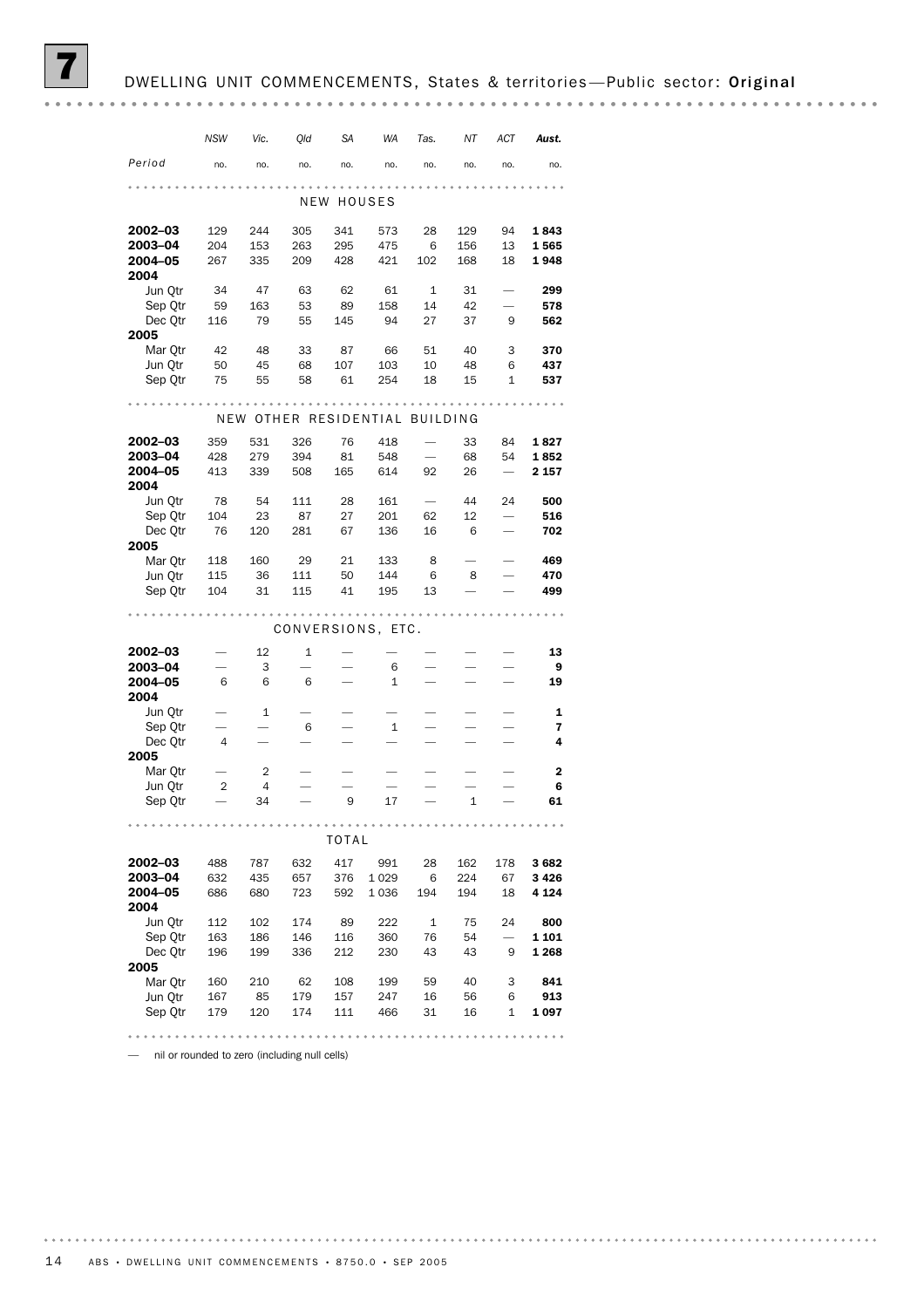# EXPLANATORY NOTES

| <b>INTRODUCTION</b>             |                                                                                                                                                                                                                                                                                                                                                                                                                                                                                                                                                                                                                                                                                                                                                                                                              | 1 This publication contains preliminary estimates from the quarterly Building Activity<br>Survey of the number of dwelling units commenced during the current quarter and<br>revised estimates for the previous two quarters. More comprehensive and updated<br>results will be available shortly in Building Activity, Australia (cat. no. 8752.0). |            |            |            |                                 |                                 |              |  |  |  |  |
|---------------------------------|--------------------------------------------------------------------------------------------------------------------------------------------------------------------------------------------------------------------------------------------------------------------------------------------------------------------------------------------------------------------------------------------------------------------------------------------------------------------------------------------------------------------------------------------------------------------------------------------------------------------------------------------------------------------------------------------------------------------------------------------------------------------------------------------------------------|------------------------------------------------------------------------------------------------------------------------------------------------------------------------------------------------------------------------------------------------------------------------------------------------------------------------------------------------------|------------|------------|------------|---------------------------------|---------------------------------|--------------|--|--|--|--|
| SCOPE AND COVERAGE              | The statistics were compiled on the basis of returns collected from builders and<br>2<br>other individuals and organisations engaged in building activity. From the March quarter<br>2002, the quarterly survey consists of:<br>a sample survey of private sector residential building jobs valued at \$10,000 or more<br>• a complete enumeration of all such public sector residential building jobs.                                                                                                                                                                                                                                                                                                                                                                                                      |                                                                                                                                                                                                                                                                                                                                                      |            |            |            |                                 |                                 |              |  |  |  |  |
|                                 | The use of sample survey techniques in the Building Activity Survey means that<br>3<br>reliable estimates of the number of private sector dwelling commencements are<br>generally available only at state, territory and Australia levels. Although subject to higher<br>relative standard errors, a range of sub-state estimates of dwelling commencements may<br>be available. Reliable small area data are available for the Northern Territory, which has<br>been completely enumerated since the June quarter 1991. Detailed data on Building<br>Approvals, based on information reported by local government and other reporting<br>authorities, are available for regions below state and territory level from the Building<br>Approval series compiled by the Australian Bureau of Statistics (ABS). |                                                                                                                                                                                                                                                                                                                                                      |            |            |            |                                 |                                 |              |  |  |  |  |
| CLASSIFICATION                  | 4 Ownership. The ownership of a building is classified as either private sector or<br>public sector, according to the sector of the intended owner of the completed building<br>as evident at the time of approval. Residential buildings being constructed by private<br>sector builders under government housing authority schemes whereby the authority has<br>contracted, or intends to contract, to purchase the buildings on or before completion,<br>are classified as public sector.                                                                                                                                                                                                                                                                                                                 |                                                                                                                                                                                                                                                                                                                                                      |            |            |            |                                 |                                 |              |  |  |  |  |
|                                 | Building jobs are classified both by the TYPE OF BUILDING (e.g. 'house', 'other residential<br>5<br>building') and by the TYPE OF WORK involved (i.e. 'new' and 'conversions, etc.'). These<br>classifications are used in conjunction with each other and are defined in the Glossary.                                                                                                                                                                                                                                                                                                                                                                                                                                                                                                                      |                                                                                                                                                                                                                                                                                                                                                      |            |            |            |                                 |                                 |              |  |  |  |  |
| RELIABILITY OF THE<br>ESTIMATES | Since the estimates are based on a sample of approved private sector residential<br>6<br>building jobs, the estimates of commencements of private sector dwellings and total<br>dwellings are subject to sampling variability. Relative standard errors give a measure of<br>this variability and therefore indicate the degree of confidence that can be attached to<br>the data.                                                                                                                                                                                                                                                                                                                                                                                                                           |                                                                                                                                                                                                                                                                                                                                                      |            |            |            |                                 |                                 |              |  |  |  |  |
|                                 | Relative standard errors for the number of dwellings commenced in the September<br>7<br>quarter 2005 are given below. There is 67% confidence that the actual number would be<br>within one standard error of the sample estimate, and 95% confidence that it lies within<br>two standard errors.                                                                                                                                                                                                                                                                                                                                                                                                                                                                                                            |                                                                                                                                                                                                                                                                                                                                                      |            |            |            |                                 |                                 |              |  |  |  |  |
|                                 | RELATIVE STANDARD ERRORS, September Quarter 2005                                                                                                                                                                                                                                                                                                                                                                                                                                                                                                                                                                                                                                                                                                                                                             |                                                                                                                                                                                                                                                                                                                                                      |            |            |            |                                 |                                 |              |  |  |  |  |
|                                 | <b>NSW</b>                                                                                                                                                                                                                                                                                                                                                                                                                                                                                                                                                                                                                                                                                                                                                                                                   | Vic.<br>Qld                                                                                                                                                                                                                                                                                                                                          | SA         | WA         | Tas.       | ΝT                              | ACT                             | Aust.        |  |  |  |  |
|                                 | $\%$                                                                                                                                                                                                                                                                                                                                                                                                                                                                                                                                                                                                                                                                                                                                                                                                         | %<br>%                                                                                                                                                                                                                                                                                                                                               | %          | %          | %          | %                               | $\%$                            | %            |  |  |  |  |
|                                 | 4.5<br>New private sector houses<br>2.8<br>Total new other dwellings                                                                                                                                                                                                                                                                                                                                                                                                                                                                                                                                                                                                                                                                                                                                         | 3.0<br>2.5<br>4.6<br>3.1                                                                                                                                                                                                                                                                                                                             | 3.4<br>7.0 | 3.0<br>4.7 | 2.7<br>9.5 | 3.3<br>$\overline{\phantom{m}}$ | 2.7<br>$\overline{\phantom{0}}$ | 1.4<br>$1.7$ |  |  |  |  |
|                                 | <b>Total dwellings</b><br>2.5                                                                                                                                                                                                                                                                                                                                                                                                                                                                                                                                                                                                                                                                                                                                                                                | 2.4<br>2.0                                                                                                                                                                                                                                                                                                                                           | 2.9        | 2.5        | 2.5        | 1.4                             | 2.2                             | 1.1          |  |  |  |  |
|                                 | nil or rounded to zero (including null cells)                                                                                                                                                                                                                                                                                                                                                                                                                                                                                                                                                                                                                                                                                                                                                                |                                                                                                                                                                                                                                                                                                                                                      |            |            |            |                                 |                                 |              |  |  |  |  |
|                                 | 8<br>In addition, some returns containing jobs not known to have commenced are not                                                                                                                                                                                                                                                                                                                                                                                                                                                                                                                                                                                                                                                                                                                           |                                                                                                                                                                                                                                                                                                                                                      |            |            |            |                                 |                                 |              |  |  |  |  |
|                                 | received in time for inclusion in these estimates. Allowance is made for a proportion of                                                                                                                                                                                                                                                                                                                                                                                                                                                                                                                                                                                                                                                                                                                     |                                                                                                                                                                                                                                                                                                                                                      |            |            |            |                                 |                                 |              |  |  |  |  |
|                                 | these jobs, based on past experience, to have commenced. Estimates in this issue for the                                                                                                                                                                                                                                                                                                                                                                                                                                                                                                                                                                                                                                                                                                                     |                                                                                                                                                                                                                                                                                                                                                      |            |            |            |                                 |                                 |              |  |  |  |  |
|                                 | last two quarters are therefore subject to revision.                                                                                                                                                                                                                                                                                                                                                                                                                                                                                                                                                                                                                                                                                                                                                         |                                                                                                                                                                                                                                                                                                                                                      |            |            |            |                                 |                                 |              |  |  |  |  |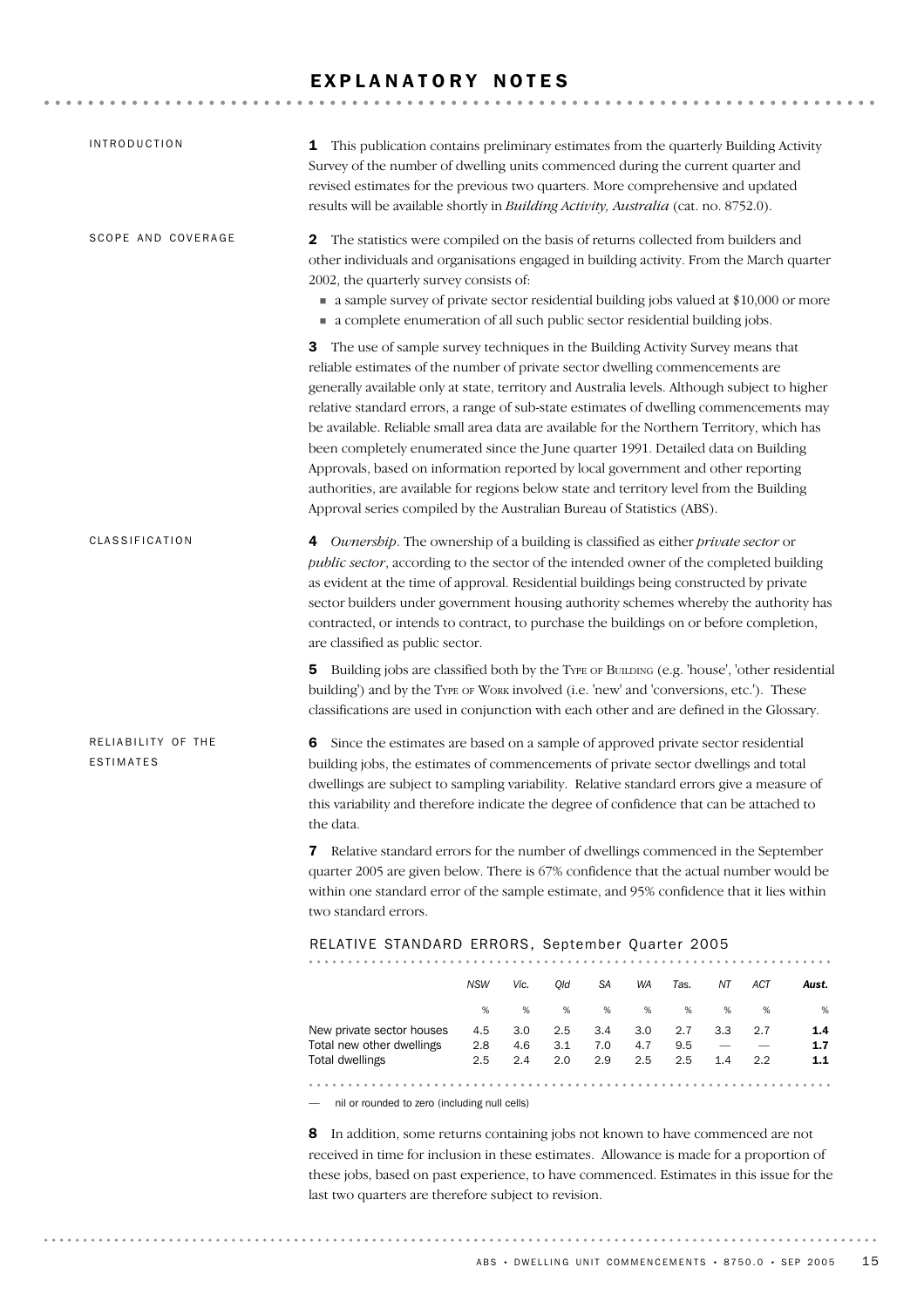#### SEASONAL ADJUSTMENT

9 Seasonally adjusted building statistics are shown in tables 1–3. In the seasonally adjusted series, account has been taken of normal seasonal factors, 'trading day' effects arising from the varying numbers of working days in a quarter and the effect of movement in the date of Easter which may, in successive years, affect figures for different quarters.

10 Since seasonally adjusted statistics reflect both irregular and trend movements, an upward or downward movement in a seasonally adjusted series does not necessarily indicate a change of trend. Particular care should therefore be taken in interpreting individual quarter-to-quarter movements. The seasonally adjusted series for total dwellings for Australia and each state and territory has been produced by summing the respective seasonally adjusted series for each of 'new houses', 'new other residential dwellings' and 'conversions, etc.' However, the states and Australia are adjusted independently, which means that the sum of the adjusted state series may not add to the adjusted Australian total.

11 From the June quarter 2003, the seasonally adjusted estimates are produced by the concurrent seasonal adjustment method which takes account of the latest available original estimates. The concurrent seasonal adjustment methodology replaces the forward factor methodology previously used, when seasonal factors were only revised following an annual re-analysis. The concurrent method improves the estimation of seasonal factors and, therefore, the seasonally adjusted and trend estimates for the current and previous quarters. As a result of this improvement, revisions to the seasonally adjusted and trend estimates will be observed for recent periods. In most instances, the only noticeable revisions will be to the previous quarter and the same quarter of a year earlier.

12 A more detailed review of concurrent seasonal factors will be conducted annually, generally prior to the release of data for the December quarter.

13 Seasonally adjusted series can be smoothed to reduce the impact of the irregular component in the adjusted series. This smoothed seasonally adjusted series is called a trend estimate. 14 The trend estimates are derived by applying a 7-term Henderson moving average to the seasonally adjusted series. The 7-term Henderson average (like all Henderson averages) is symmetric but, as the end of a time series is approached, asymmetric forms TREND ESTIMATES

of the average are applied. Unlike weights of the standard 7-term Henderson moving average, the weights employed here have been tailored to suit the particular characteristics of individual series.

15 While the smoothing technique described in paragraphs 13 and 14 enables trend estimates to be produced for recent quarters, it does result in revisions to the estimates for the most recent three quarters as additional observations become available. There may also be revisions because of changes in the original data. For further information, see *Information Paper: A Guide to Interpreting Time Series—Monitoring Trends, 2003* (cat. no. 1349.0) or contact the Assistant Director, Time Series Analysis on Canberra (02) 6252 6540 or email  $\leq$ timeseries@abs.gov.au>.

16 ABS publications draw extensively on information provided freely by individuals, businesses, governments and other organisations. Their continued cooperation is very much appreciated: without it, the wide range of statistics published by the ABS would not be available. Information received by the ABS is treated in strict confidence as required by the *Census and Statistics Act 1905*. ACKNOWLEDGMENT

**17** All tables in this publication are available in electronic form on the ABS web site <http://www.abs.gov.au>. RELATED PRODUCTS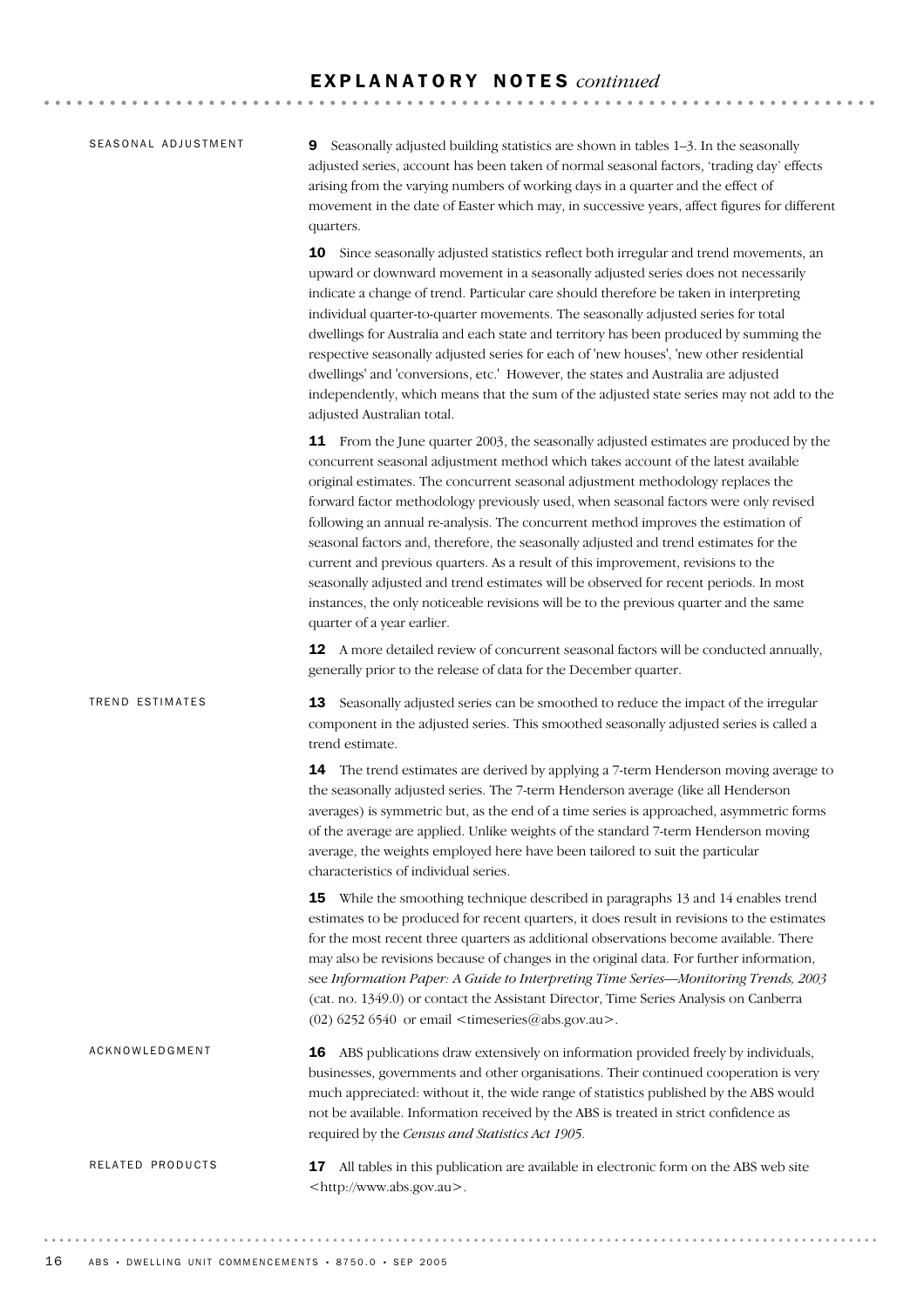# E X P L A N A T O R Y N O T E S *continued*

| RELATED PRODUCTS continued | Users may also wish to refer to the following publications:<br>18                             |
|----------------------------|-----------------------------------------------------------------------------------------------|
|                            | <i>Building Activity, Australia, cat. no. 8752.0</i>                                          |
|                            | <i>Building Approvals, Australia, cat. no. 8731.0</i>                                         |
|                            | Construction Work Done, Australia, Preliminary, cat. no. 8755.0                               |
|                            | <i>House Price Indexes: Eight Capital Cities, cat. no.</i> 6416.0                             |
|                            | Housing Finance for Owner Occupation, Australia, cat. no. 5609.0                              |
|                            | Private Sector Construction Industry, Australia, 1996–97, cat. no. 8772.0                     |
|                            | <i>Producer Price Indexes, Australia, cat. no.</i> 6427.0.                                    |
|                            | Current publications and other products released by the ABS are listed in the<br>19           |
|                            | <i>Catalogue of Publications and Products</i> (cat. no. 1101.0). The Catalogue is available   |
|                            | from the National Information and Referral Service on 1300 135 070 or the ABS web site        |
|                            | <http: www.abs.gov.au="">. The ABS also issues a daily Release Advice on the web site</http:> |
|                            | which details products to be released in the week ahead.                                      |
| ABS DATA AVAILABLE ON      | As well as the statistics included in this and related publications, the ABS may have<br>20   |
| REQUEST                    | other relevant data available on request. Inquiries should be made to the National            |

Information and Referral Service on 1300 135 070.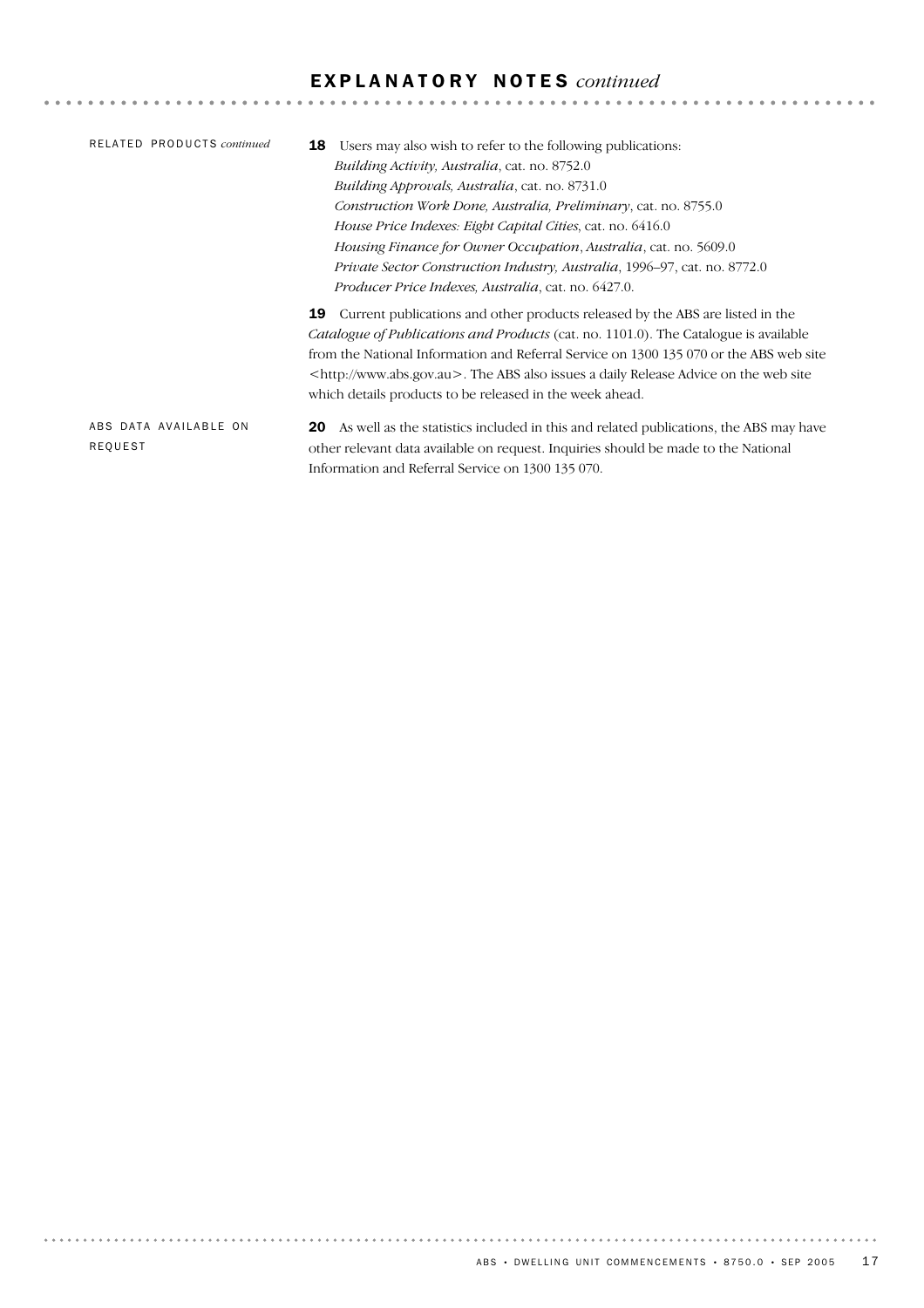# APPENDIX LIST OF ELECTRONIC TABLES

 $\sim$   $\sim$ 

#### ELECTRONIC TABLES

The following tables are available electronically via the ABS web site <http://www.abs.gov.au> and AusStats.

#### COMMENCEMENTS

|                                                                                  | Publication table no. | Electronic table no. |
|----------------------------------------------------------------------------------|-----------------------|----------------------|
| Dwelling unit commencements                                                      |                       |                      |
| Dwelling unit commencements, change from previous period                         |                       | n.a.                 |
| Dwelling unit commencements, states and territories                              |                       |                      |
| Dwelling unit commencements, states and territories, change from previous period |                       | n.a.                 |
| Dwelling unit commencements, states and territories, original                    |                       |                      |
| Dwelling unit commencements, states and territories, private sector, original    | 6                     |                      |
| Dwelling unit commencements, states and territories, public sector, original     |                       |                      |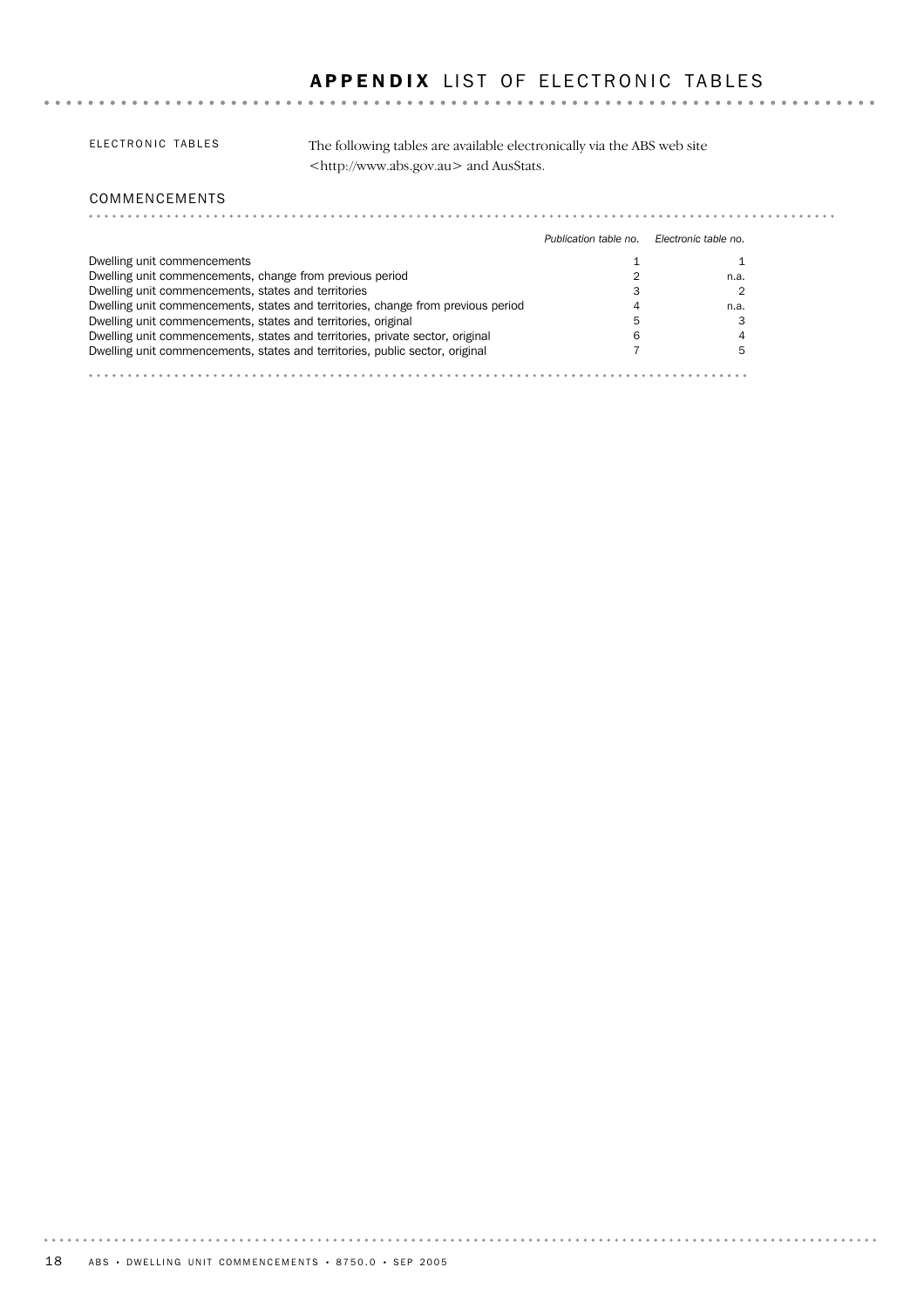# GLOSSARY

| <b>Building</b>                          | A building is a rigid, fixed and permanent structure which has a roof. Its intended<br>purpose is primarily to house people, plant, machinery, vehicles, goods or livestock. An<br>integral feature of a building's design, to satisfy its intended use, is the provision for<br>regular access by persons.                                                                                                                                                                                                                                                                                                                                                                                                                                              |
|------------------------------------------|----------------------------------------------------------------------------------------------------------------------------------------------------------------------------------------------------------------------------------------------------------------------------------------------------------------------------------------------------------------------------------------------------------------------------------------------------------------------------------------------------------------------------------------------------------------------------------------------------------------------------------------------------------------------------------------------------------------------------------------------------------|
| Commenced                                | A building is commenced when the first physical building activity has been performed on<br>site in the form of materials fixed in place and/or labour expended (this includes site<br>preparation but excludes delivery of building materials, the drawing of plans and<br>specifications and the construction of non-building infrastructures, such as roads).                                                                                                                                                                                                                                                                                                                                                                                          |
| Conversions, etc.                        | A conversion is building activity which converts a non-residential building to a residential<br>building, e.g. conversion of a warehouse to residential apartments. Conversion is<br>considered to be a special type of alteration. 'Conversions, etc.' are the number of<br>dwelling units created as part of alterations and additions to, or conversions of, existing<br>residential or non-residential buildings and as part of the construction of non-residential<br>building. 'Conversions, etc.' are shown separately in tables 4 to 6 and are included in the<br>total number of dwelling units.                                                                                                                                                |
| Dwelling unit                            | A dwelling unit is a self-contained suite of rooms, including cooking and bathing facilities<br>and intended for long-term residential use. Units (whether self-contained or not) within<br>buildings offering institutional care, such as hospitals, or temporary accommodation,<br>such as motels, hostels and holiday apartments, are not defined as dwelling units.                                                                                                                                                                                                                                                                                                                                                                                  |
| House                                    | A house is a detached building predominantly used for long-term residential purposes<br>and consisting of only one dwelling unit. Thus, detached 'granny flats' and detached<br>dwelling units (such as caretakers' residences) associated with non-residential buildings<br>are defined as houses for the purpose of these statistics.                                                                                                                                                                                                                                                                                                                                                                                                                  |
| <b>New</b>                               | Building activity which will result in the creation of a building which previously did not<br>exist.                                                                                                                                                                                                                                                                                                                                                                                                                                                                                                                                                                                                                                                     |
| Number of dwelling unit<br>commencements | For other residential building, these statistics present the number of dwelling units in<br>such buildings (and not the number of buildings). For example, if a new building with<br>25 apartments is commenced, then 25 is included in the number of dwelling unit<br>commencements under 'new other residential building'. Residential building activity<br>involving a number of residential buildings of the same type of building and which are<br>being built on the same site are sometimes grouped. Thus, when a project involving the<br>construction of, say, a group of 10 houses is commenced in the sense that work has<br>started on the first one or two houses, then all 10 houses may be counted as<br>commencements in the statistics. |
| Other residential building               | An other residential building is a building other than a house primarily used for<br>long-term residential purposes and which contains (or has attached to it) more than one<br>dwelling unit (e.g. includes blocks of flats, home units, attached townhouses, villa units,<br>terrace houses, semidetached houses, maisonettes, duplexes, apartment buildings, etc.).                                                                                                                                                                                                                                                                                                                                                                                   |
| Residential building                     | A residential building is a building predominantly consisting of one or more dwelling<br>units. Residential buildings can be either houses or other residential buildings.                                                                                                                                                                                                                                                                                                                                                                                                                                                                                                                                                                               |